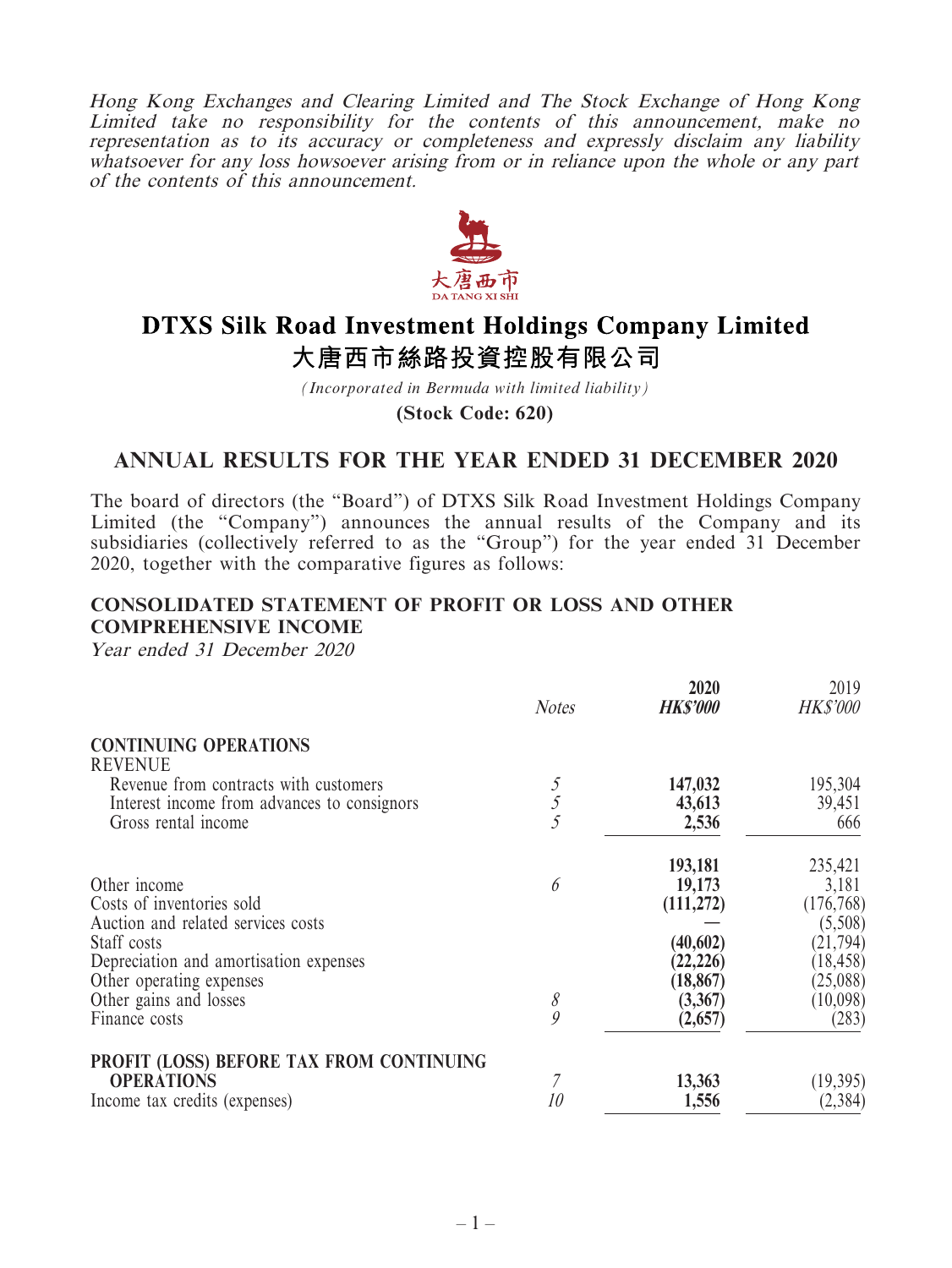|                                                                                                                                                                                                     | <b>Notes</b> | 2020<br><b>HK\$'000</b>   | 2019<br><b>HK\$'000</b>   |
|-----------------------------------------------------------------------------------------------------------------------------------------------------------------------------------------------------|--------------|---------------------------|---------------------------|
| PROFIT (LOSS) FOR THE YEAR FROM CONTINUING<br><b>OPERATIONS</b>                                                                                                                                     |              | 14,919                    | (21,779)                  |
| <b>DISCONTINUED OPERATION</b><br>Profit for the period from discontinued operation                                                                                                                  | 12(a)        | 15,319                    | 29,946                    |
| PROFIT FOR THE YEAR                                                                                                                                                                                 |              | 30,238                    | 8,167                     |
| <b>OTHER COMPREHENSIVE INCOME (EXPENSE)</b><br>Items that may be reclassified subsequently to<br>profit or loss in subsequent periods:<br>Exchange differences on translation of foreign operations |              | 41,687                    | (7, 839)                  |
| Items that will not be reclassified to profit or loss in<br>subsequent periods:<br>Gain on revaluation of property, plant and equipment<br>Income tax effect                                        |              |                           | 6,314<br>(939)            |
| OTHER COMPREHENSIVE INCOME (EXPENSE) FOR<br>THE YEAR, NET OF TAX                                                                                                                                    |              | 41,687                    | (2, 464)                  |
| TOTAL COMPREHENSIVE INCOME FOR THE YEAR                                                                                                                                                             |              | 71,925                    | 5,703                     |
| PROFIT (LOSS) FOR THE YEAR ATTRIBUTABLE TO:<br>Equity holders of the Company<br>Non-controlling interests                                                                                           |              | 32,556<br>(2,318)         | 10,286<br>(2,119)         |
|                                                                                                                                                                                                     |              | 30,238                    | 8,167                     |
| <b>TOTAL COMPREHENSIVE INCOME (EXPENSE)</b><br>FOR THE YEAR ATTRIBUTABLE TO:<br>Equity holders of the Company<br>Non-controlling interests                                                          |              | 68,437<br>3,488<br>71,925 | 9,347<br>(3,644)<br>5,703 |
| EARNINGS (LOSS) PER SHARE ATTRIBUTABLE TO<br><b>EQUITY HOLDERS OF THE COMPANY</b>                                                                                                                   | 14           |                           |                           |
| Basic<br>- For profit for the year                                                                                                                                                                  |              | HK4.88 cents              | HK1.73 cents              |
| - For profit (loss) from continuing operations                                                                                                                                                      |              | HK2.58 cents              | $HK(3.31)$ cents          |
| Diluted<br>- For profit for the year                                                                                                                                                                |              | HK4.85 cents              | HK1.72 cents              |
| - For profit (loss) from continuing operations                                                                                                                                                      |              | HK2.57 cents              | $HK(3.31)$ cents          |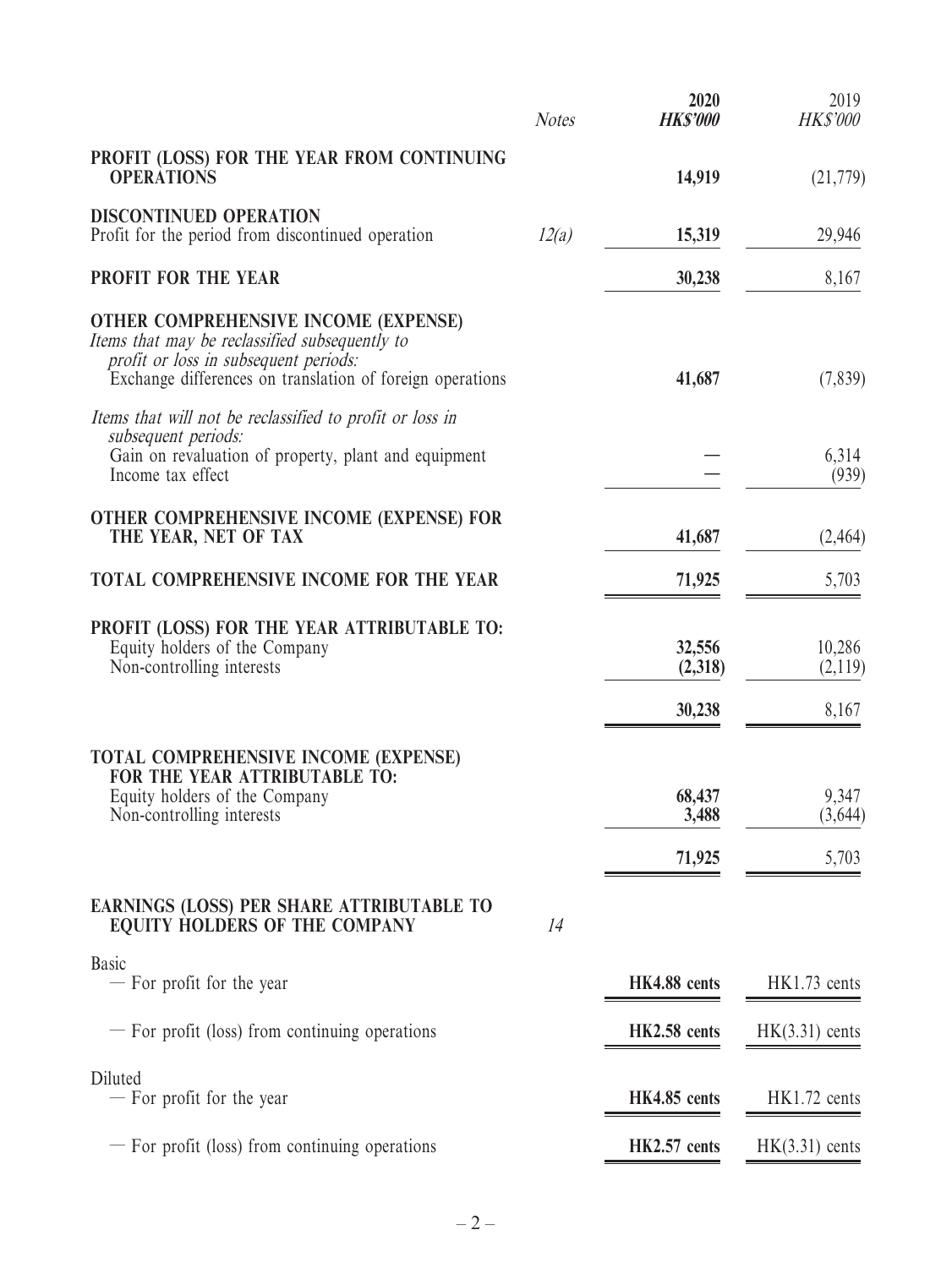# **CONSOLIDATED STATEMENT OF FINANCIAL POSITION**

At 31 December 2020

|                                                                            | <b>Notes</b> | 2020<br><b>HK\$'000</b> | 2019<br><b>HK\$'000</b> |
|----------------------------------------------------------------------------|--------------|-------------------------|-------------------------|
| <b>NON-CURRENT ASSETS</b>                                                  |              |                         |                         |
| Property, plant and equipment                                              |              | 113,397                 | 121,656                 |
| Investment properties                                                      |              | 50,392                  | 52,377                  |
| Intangible assets                                                          |              | 77,719                  | 80,300                  |
| Goodwill                                                                   |              | 137,111                 | 128,563                 |
| Deferred tax assets                                                        |              | 15,849                  |                         |
| Properties under development                                               |              | 19,527                  |                         |
| Deposit paid for acquisition of subsidiaries                               | 15           |                         | 63,501                  |
|                                                                            |              | 413,995                 | 446,397                 |
|                                                                            |              |                         |                         |
| <b>CURRENT ASSETS</b><br>Properties under development                      |              | 1,002,458               |                         |
| Completed properties held for sale                                         |              | 176,835                 |                         |
| Inventories                                                                |              | 47,847                  | 49,019                  |
| Trade and other receivables                                                | 15           | 620,038                 | 515,984                 |
| Loans receivable                                                           |              | 7,488                   |                         |
| Restricted bank deposits                                                   |              | 2,586                   |                         |
| Cash and cash equivalents                                                  |              | 193,396                 | 350,066                 |
|                                                                            |              | 2,050,648               | 915,069                 |
| Assets of disposal group classified as held for sale                       |              |                         | 32,540                  |
|                                                                            |              | 2,050,648               | 947,609                 |
| <b>CURRENT LIABILITIES</b>                                                 |              |                         |                         |
| Trade and other payables                                                   | 16           | 410,636                 | 51,329                  |
| Interest-bearing borrowings                                                |              | 711,793                 |                         |
| Tax liabilities                                                            |              | 80,170                  | 9,223                   |
|                                                                            |              | 1,202,599               | 60,552                  |
| Liabilities directly associated with assets classified as<br>held for sale |              |                         | 31,103                  |
|                                                                            |              |                         |                         |
|                                                                            |              | 1,202,599               | 91,655                  |
| <b>NET CURRENT ASSETS</b>                                                  |              | 848,049                 | 855,954                 |
| TOTAL ASSETS LESS CURRENT LIABILITIES                                      |              | 1,262,044               | 1,302,351               |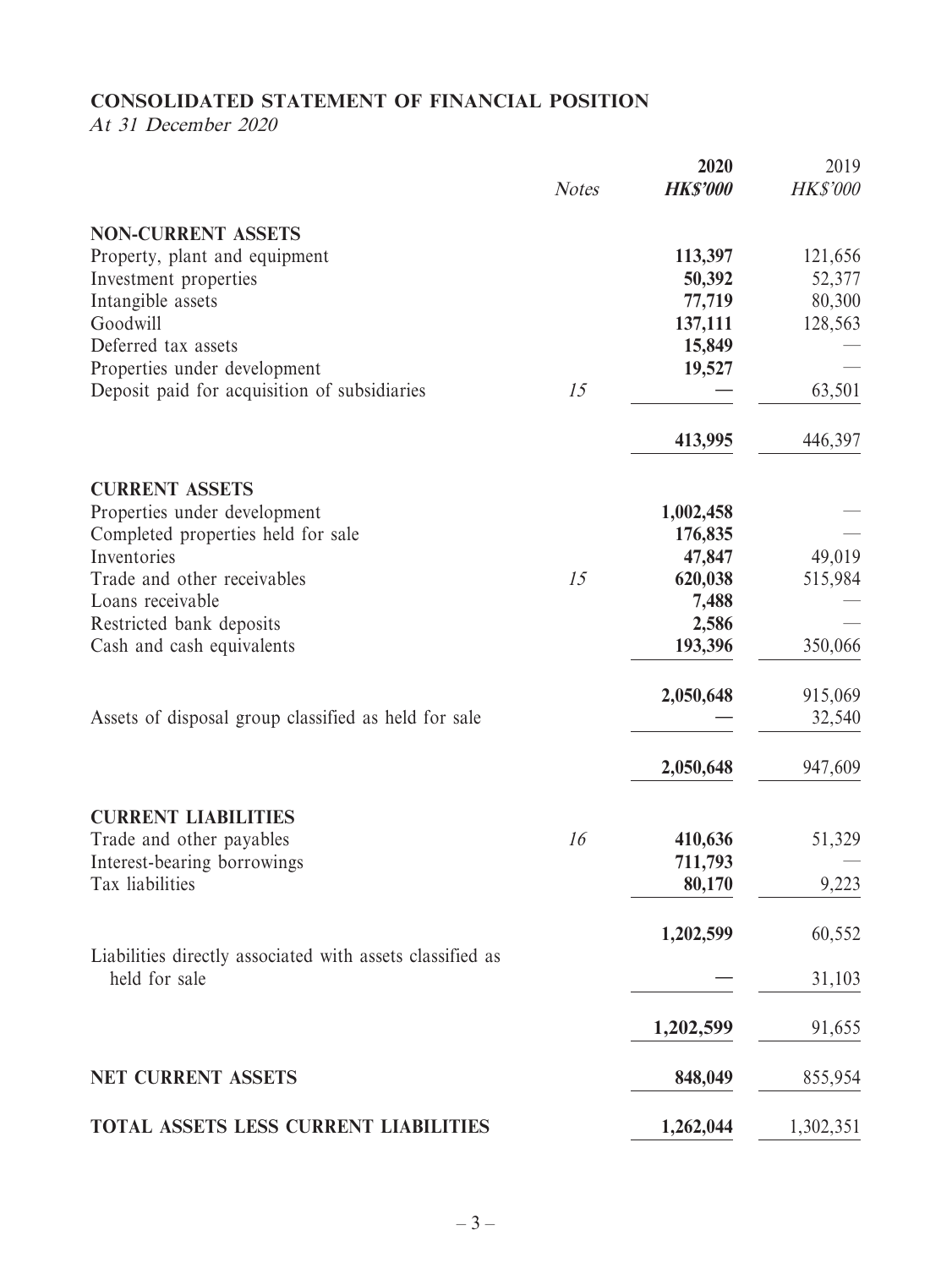|                                                      |             | 2020            | 2019            |
|------------------------------------------------------|-------------|-----------------|-----------------|
|                                                      | <b>Note</b> | <b>HK\$'000</b> | <b>HK\$'000</b> |
| <b>NON-CURRENT LIABILITIES</b>                       |             |                 |                 |
| Other payables                                       | 16          | 920             | 8,602           |
| Deferred tax liabilities                             |             | 19,408          | 20,932          |
|                                                      |             | 20,328          | 29,534          |
| <b>NET ASSETS</b>                                    |             | 1,241,716       | 1,272,817       |
| <b>CAPITAL AND RESERVES</b>                          |             |                 |                 |
| Share capital                                        |             | 333,763         | 333,730         |
| Reserves                                             |             | 824,603         | 931,277         |
| Equity attributable to equity holders of the Company |             | 1,158,366       | 1,265,007       |
| Non-controlling interests                            |             | 83,350          | 7,810           |
| <b>TOTAL EQUITY</b>                                  |             | 1,241,716       | 1,272,817       |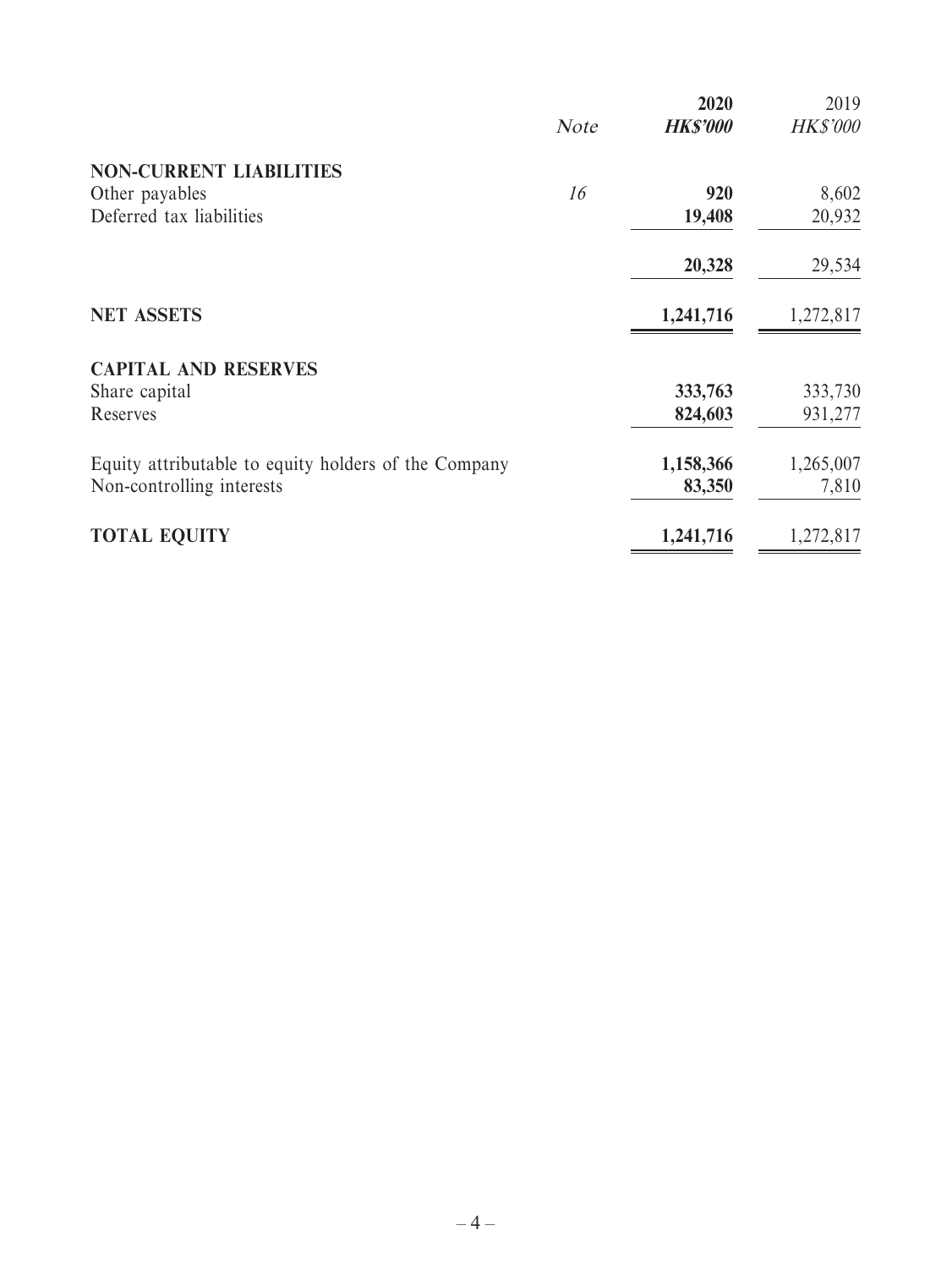### **NOTES**

### **1. GENERAL**

DTXS Silk Road Investment Holdings Company Limited (the "Company") was incorporated in Bermuda as an exempted company with limited liability and its shares are listed on The Stock Exchange of Hong Kong Limited (the "Stock Exchange"). The registered office of the Company is located at Crawford House, 4th Floor, 50 Cedar Avenue, Hamilton HM11, Bermuda and its principal place of business is located at Room 811–817, 8/F, Bank of America Tower, 12 Harcourt Road, Central, Hong Kong.

The immediate holding company of the Company is Da Tang Xi Shi International Holdings Limited, which is established in the British Virgin Islands, and the ultimate holding company of the Company is 大唐西市文化產業投資集團有限公司 (Da Tang Xi Shi Investments Group Limited\*, "DTXS Investments"), which is established in the People's Republic of China (the "PRC").

\* For identification purpose only

### **2. BASIS OF PREPARATION**

These consolidated financial statements have been prepared in accordance with Hong Kong Financial Reporting Standards ("HKFRSs"), which collective term includes all applicable HKFRSs, Hong Kong Accounting Standards ("HKASs") and Interpretations issued by the Hong Kong Institute of Certified Public Accountants (the "HKICPA"), accounting principles generally accepted in Hong Kong and the disclosure requirement of the Hong Kong Companies Ordinance. The consolidated financial statements also comply with the applicable disclosure provisions of the Rules Governing the Listing of Securities on the Stock Exchange.

These consolidated financial statements have been prepared under the historical cost convention, except for investment properties which have been measured at fair value. In addition, disposal groups held for sale are stated at the lower of their carrying amounts and fair values less costs to sell. These consolidated financial statements are presented in Hong Kong dollars ("HK\$") and all values are rounded to the nearest thousand, unless otherwise indicated.

#### **3. CHANGES IN ACCOUNTING POLICIES**

#### **Adoption of new/revised HKFRSs**

The Group has applied, for the first time, the following new/revised HKFRSs that are relevant to the Group:

| Amendments to HKAS 1 and | Definition of Material            |
|--------------------------|-----------------------------------|
| HKAS 8                   |                                   |
| Amendments to HKFRS 3    | Definition of a Business          |
| Amendments to HKFRS 16   | Covid-19-Related Rent Concessions |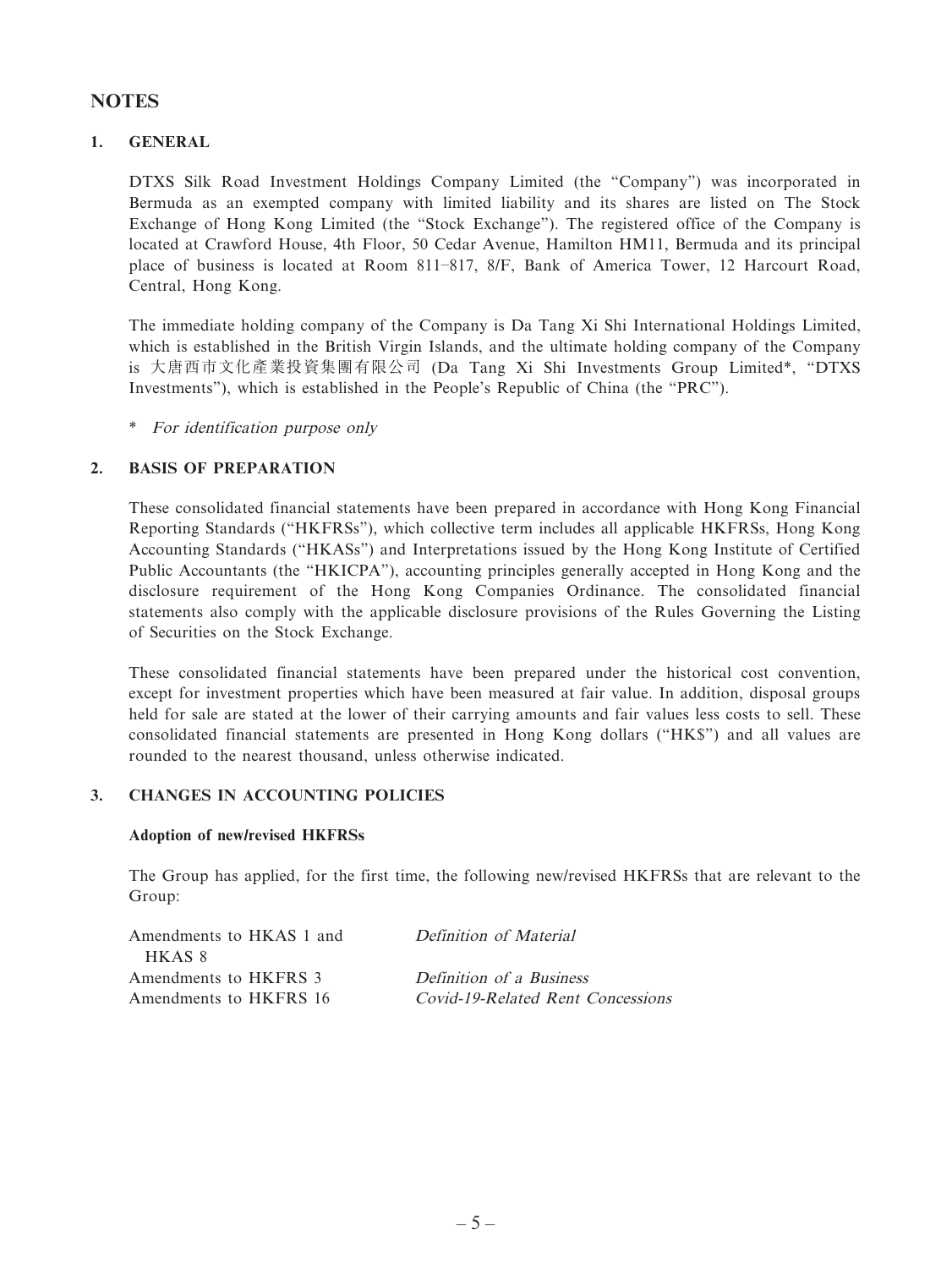#### **Amendments to HKAS 1 and HKAS 8: Definition of Material**

The amendments clarify the definition of material and align the definition used across HKFRSs.

#### **Amendments to HKFRS 3: Definition of a Business**

The amendments, among others, revise the definition of a business and include new guidance to evaluate whether an acquired process is substantive.

### **Amendments to HKFRS 16: Covid-19-Related Rent Concessions**

The amendments exempt lessees from having to consider individual lease contracts to determine whether rent concessions occurring as a direct consequence of the Covid-19 pandemic are lease modifications and allow lessees to account for such rent concessions as if they were not lease modifications. It applies to Covid-19-related rent concessions that reduce lease payments due on or before 30 June 2021. The amendments do not affect lessors.

These amendments shall be applied for annual periods beginning on or after 1 June 2020 with earlier application permitted. The Group has elected to early adopt the amendments in the current period.

The adoption of the above amendments does not have any significant impact on the consolidated financial statements.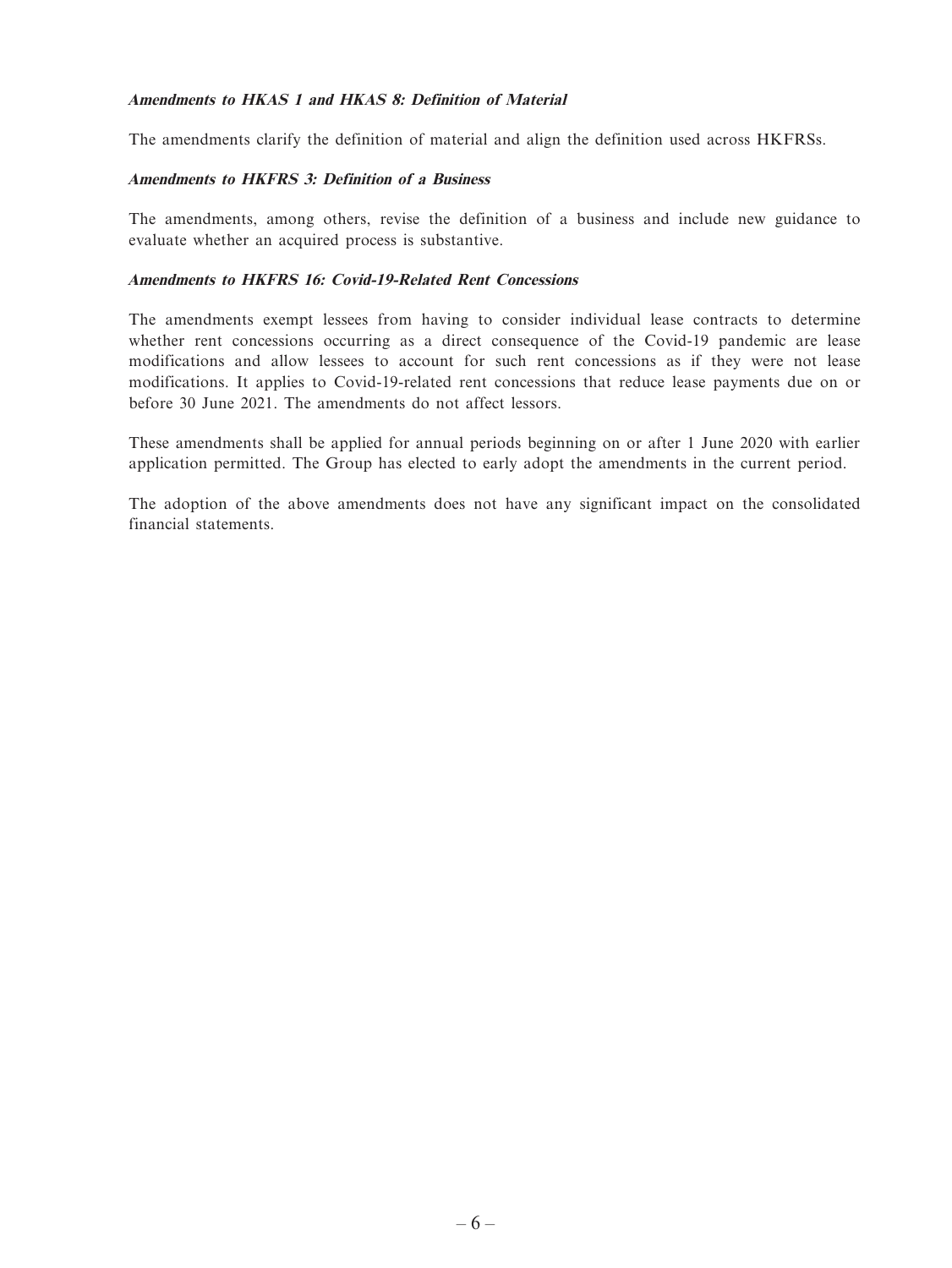### **4. OPERATING SEGMENT INFORMATION**

The Group manages its businesses by division. Segment information is disclosed in a manner consistent with the way in which information is reported internally to the Group's Chief Operating Decision Maker ("CODM"), being the executive directors of the Company, for the purposes of performance assessment and resources allocation.

During the year ended 31 December 2020, as a result of the restructure of internal operation flow and financial information reporting, the Group has determined that the production and sales of wines shall be combined with the trading of merchandises as one operating segment and, therefore, there are three reportable operating segments which are set out below. The comparative figures have been restated accordingly.

- Arts and Cultural Division mainly represents auction business and sale of antiques, art financing business and Art Central Business District business
- Winery and Trading Division mainly represents operation of vineyard, production and sale of wines, trading of merchandises (including electronic devices, cosmetics and other consumer products) and related business
- Property Development Division mainly represents properties investment and development business (acquired during the year ended 31 December 2020)

Intersegment sales and transfers are transacted with reference to the selling prices used for sales made to third parties at the then prevailing market prices.

#### **(a) Segment results**

During the year ended 31 December 2020, for performance assessment and resource allocation, the CODM focused on segment revenue and results attributable to each segment, which is measured by reference to respective segment results before tax. No analysis of the Group's assets and liabilities is regularly provided to the CODM for review.

The accounting policies of the operating segments are the same as the Group's accounting policies. Segment results represent the profit/loss of each segment without allocation of central administration costs, directors' remuneration, gain/loss on disposal of subsidiaries, and certain finance costs.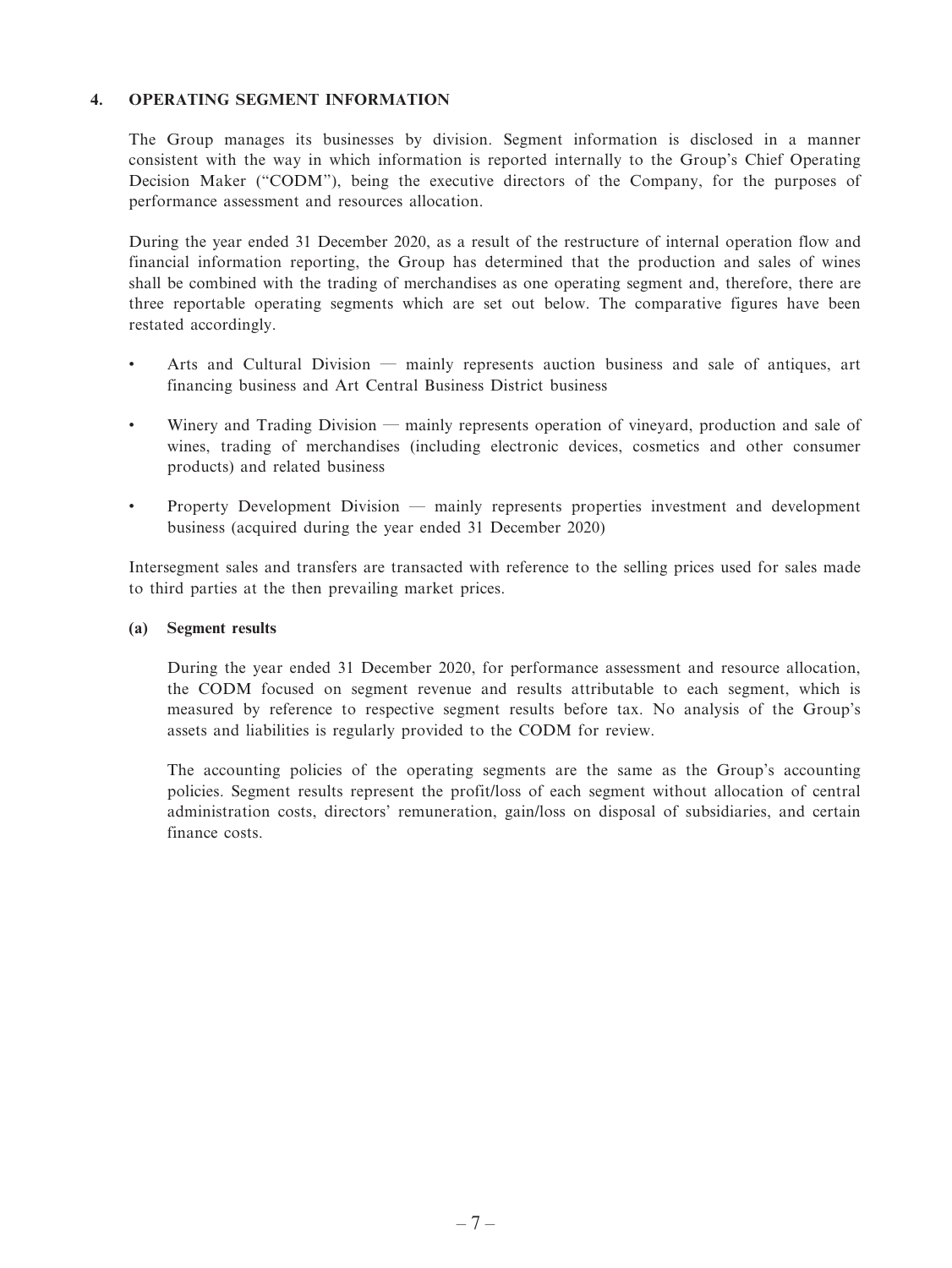### **Continuing operations**

|                                                      |                | <b>Arts and Cultural</b> |                |                 |                | Winery and Trading Property Development |                |                |                |                     |                |                |
|------------------------------------------------------|----------------|--------------------------|----------------|-----------------|----------------|-----------------------------------------|----------------|----------------|----------------|---------------------|----------------|----------------|
|                                                      |                | <b>Division</b>          |                | <b>Division</b> |                | <b>Division</b>                         |                | Total          |                | <b>Eliminations</b> |                | Consolidated   |
|                                                      | 2020           | 2019                     | 2020           | 2019            | 2020           | 2019                                    | 2020           | 2019           | 2020           | 2019                | 2020           | 2019           |
|                                                      | <b>HKS'000</b> | <b>HKS'000</b>           | <b>HKS'000</b> | <b>HK\$'000</b> | <b>HKS'000</b> | <b>HKS'000</b>                          | <b>HKS'000</b> | <b>HKS'000</b> | <b>HKS'000</b> | <b>HKS'000</b>      | <b>HKS'000</b> | <b>HKS'000</b> |
| Segment revenue (Note 5)                             |                |                          |                |                 |                |                                         |                |                |                |                     |                |                |
| Revenue from external customers                      |                |                          |                |                 |                |                                         |                |                |                |                     |                |                |
| - Revenue from contracts with                        |                |                          |                |                 |                |                                         |                |                |                |                     |                |                |
| customers under HKFRS 15                             | 29,372         | 15,117                   | 107,669        | 180,187         | 9,991          |                                         | 147,032        | 195,304        |                |                     | 147,032        | 195,304        |
| - Interest income from advances to                   |                |                          |                |                 |                |                                         |                |                |                |                     |                |                |
| consignors                                           | 43,613         | 39,451                   |                |                 |                |                                         | 43,613         | 39,451         |                |                     | 43,613         | 39,451         |
| - Gross rental income from<br>investment properties: |                |                          |                |                 |                |                                         |                |                |                |                     |                |                |
| Operating leases - with fixed lease                  |                |                          |                |                 |                |                                         |                |                |                |                     |                |                |
| payments                                             | 2,536          | 666                      |                |                 |                |                                         | 2,536          | 666            |                |                     | 2,536          | 666            |
| $-$ Intersegment sales                               |                |                          | 10             | 415             |                |                                         | 10             | 415            | (10)           | (415)               |                |                |
| Revenue from continuing operations                   | 75,521         | 55,234                   | 107,679        | 180,602         | 9,991          |                                         | 193,191        | 235,836        | (10)           | (415)               | 193,181        | 235,421        |
| Segment results*                                     | 49,264         | 20,663                   | (6, 232)       | (5,797)         | (4,389)        |                                         | 38,643         | 14,866         |                |                     | 38,643         | 14,866         |
| Reconciliation:                                      |                |                          |                |                 |                |                                         |                |                |                |                     |                |                |
| Unallocated other income                             |                |                          |                |                 |                |                                         |                |                |                |                     | 4,290          | 2,182          |
| Unallocated other gains and losses                   |                |                          |                |                 |                |                                         |                |                |                |                     | 7,995          | (4,109)        |
| Unallocated corporate and other                      |                |                          |                |                 |                |                                         |                |                |                |                     |                |                |
| expenses                                             |                |                          |                |                 |                |                                         |                |                |                |                     | (37, 565)      | (32, 334)      |
| Profit (Loss) before tax for the year                |                |                          |                |                 |                |                                         |                |                |                |                     |                |                |
| from continuing operations                           |                |                          |                |                 |                |                                         |                |                |                |                     | 13,363         | (19, 395)      |
|                                                      |                |                          |                |                 |                |                                         |                |                |                |                     |                |                |

\* Segment results are before tax.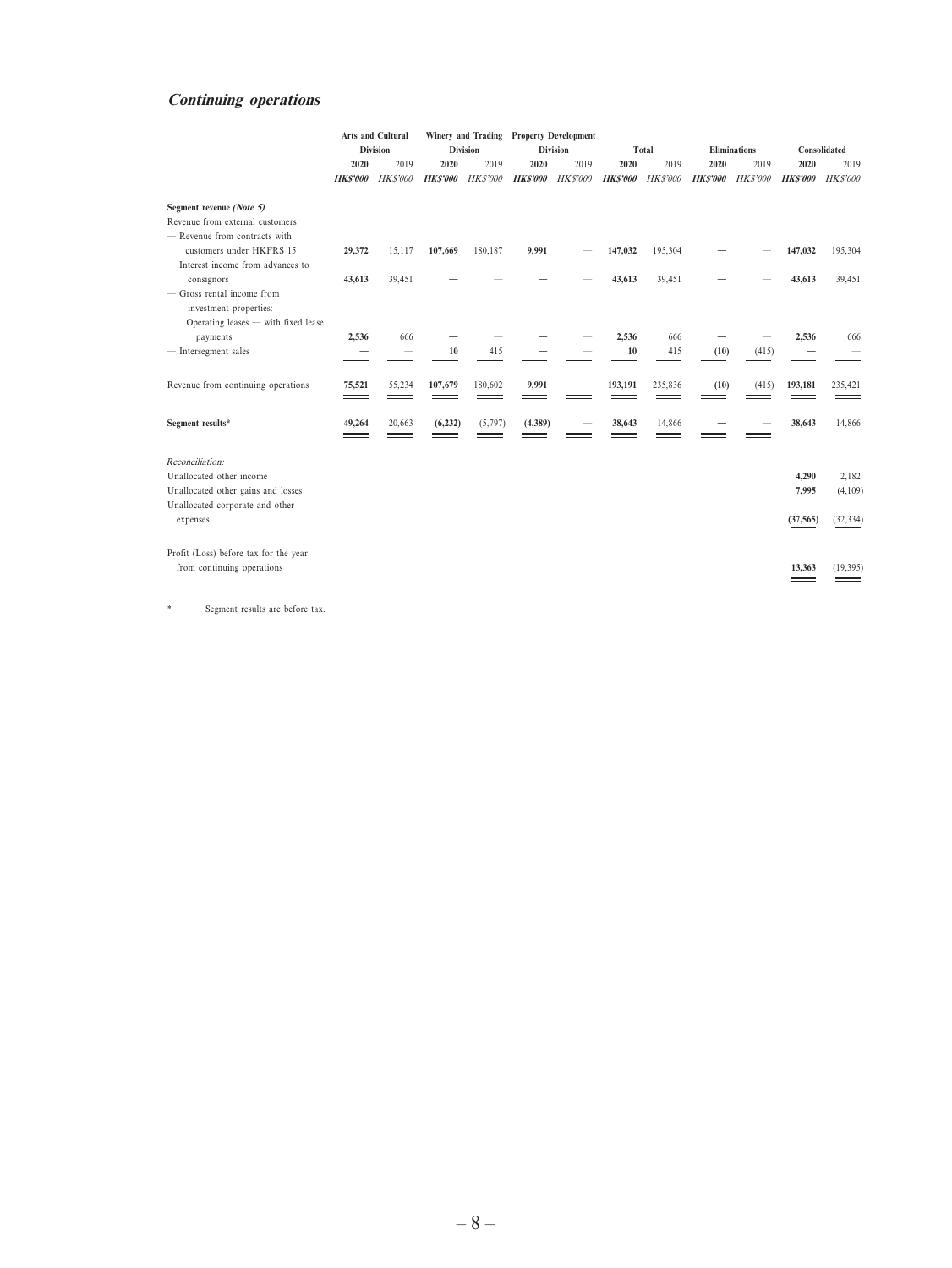#### **(b) Geographical information**

The Group's operations are located in Hong Kong, Mainland China and France. The following table sets out information about the geographical locations of (i) the Group's revenue from continuing operations from external customers for the years ended 31 December 2020 and 2019; and (ii) the Group's property, plant and equipment, investment properties, intangible assets, goodwill and properties under development ("Specified Non-Current Assets") at 31 December 2020 and 2019. The geographical location of customers is based on the location at which services were provided and goods are delivered and title has passed. The geographical location of property, plant and equipment, investment properties and properties under development is based on the physical location of the assets and the geographical location of goodwill and intangible assets is based on the location of the respective business operations.

|                |                 | Revenue from external customers |                | <b>Specified Non-Current Assets</b> |
|----------------|-----------------|---------------------------------|----------------|-------------------------------------|
|                | <b>2020</b>     | 2019                            | 2020           | 2019                                |
|                | <b>HK\$'000</b> | <b>HK\$'000</b>                 | <b>HKS'000</b> | <b>HK\$'000</b>                     |
| Hong Kong      | 167,231         | 211,254                         | 5,130          | 16,769                              |
| Mainland China | 25,355          | 23,779                          | 370,755        | 344,424                             |
| France         | 595             | 388                             | 22,261         | 21,703                              |
|                | 193,181         | 235,421                         | 398,146        | 382,896                             |

#### **(c) Information about major customers**

Revenue from each major customer which accounted for 10% or more of the total revenue of the Group for the corresponding reporting periods is as follows:

|                                    | 2020            | 2019            |
|------------------------------------|-----------------|-----------------|
|                                    | <b>HK\$'000</b> | <b>HK\$'000</b> |
| <b>Winery and Trading Division</b> |                 |                 |
| Customer A                         | 38,146          | 75,858          |
| Customer B                         | <b>Note</b>     | 36,635          |
| Customer C                         | 21,203          | Note            |

Note: The individual customers contributed less than 10% of the total revenue of the Group in the respective reporting periods.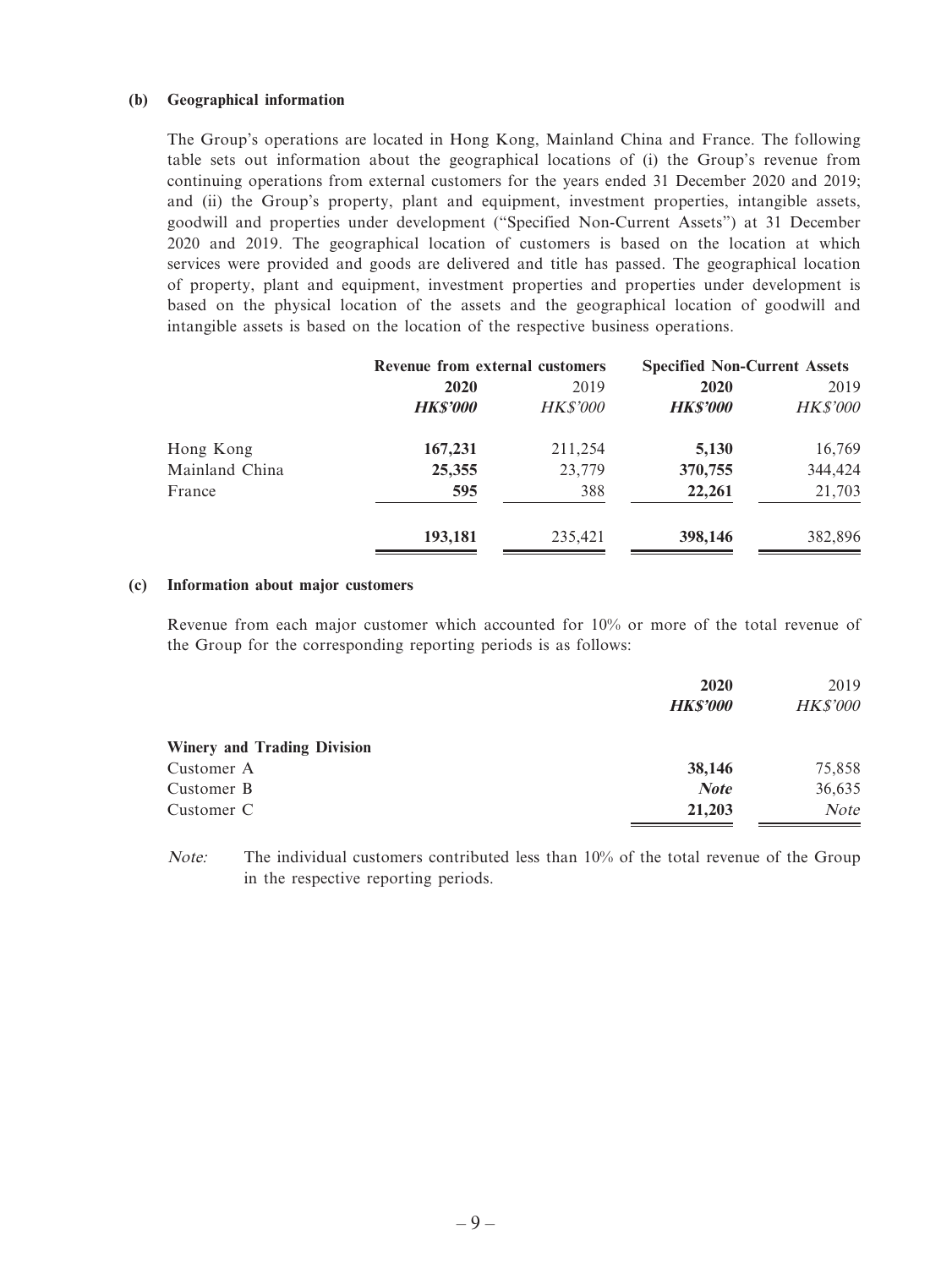### **5. REVENUE**

An analysis of revenue from continuing operations is as follows:

|                                                                                                | 2020            | 2019            |
|------------------------------------------------------------------------------------------------|-----------------|-----------------|
|                                                                                                | <b>HK\$'000</b> | <b>HK\$'000</b> |
| Revenue from contracts with customers under<br>HKFRS 15                                        |                 |                 |
| Sale of merchandises and wines                                                                 | 107,669         | 180,716         |
| Sale of properties                                                                             | 9,991           |                 |
| Auction and related services                                                                   | 29,372          | 14,588          |
|                                                                                                | 147,032         | 195,304         |
| Revenue from other sources                                                                     |                 |                 |
| Interest income from advances to consignors<br>Gross rental income from investment properties: | 43,613          | 39,451          |
| Operating leases $-$ with fixed lease payments                                                 | 2,536           | 666             |
|                                                                                                | 46,149          | 40,117          |
| Total revenue                                                                                  | 193,181         | 235,421         |

### **6. OTHER INCOME**

An analysis of other income from continuing operations is as follows:

|                                                             | 2020            | 2019            |
|-------------------------------------------------------------|-----------------|-----------------|
|                                                             | <b>HK\$'000</b> | <b>HK\$'000</b> |
| Bank interest income                                        | 1,268           | 2,272           |
| Compensation for profit guarantee                           | 2,888           |                 |
| Government grants                                           | 1,021           |                 |
| Gross rental income from completed properties held for sale | 3,138           |                 |
| Interest income from loans receivable                       | 8,214           |                 |
| Sundry income                                               | 2,644           | 909             |
|                                                             | 19,173          | 3,181           |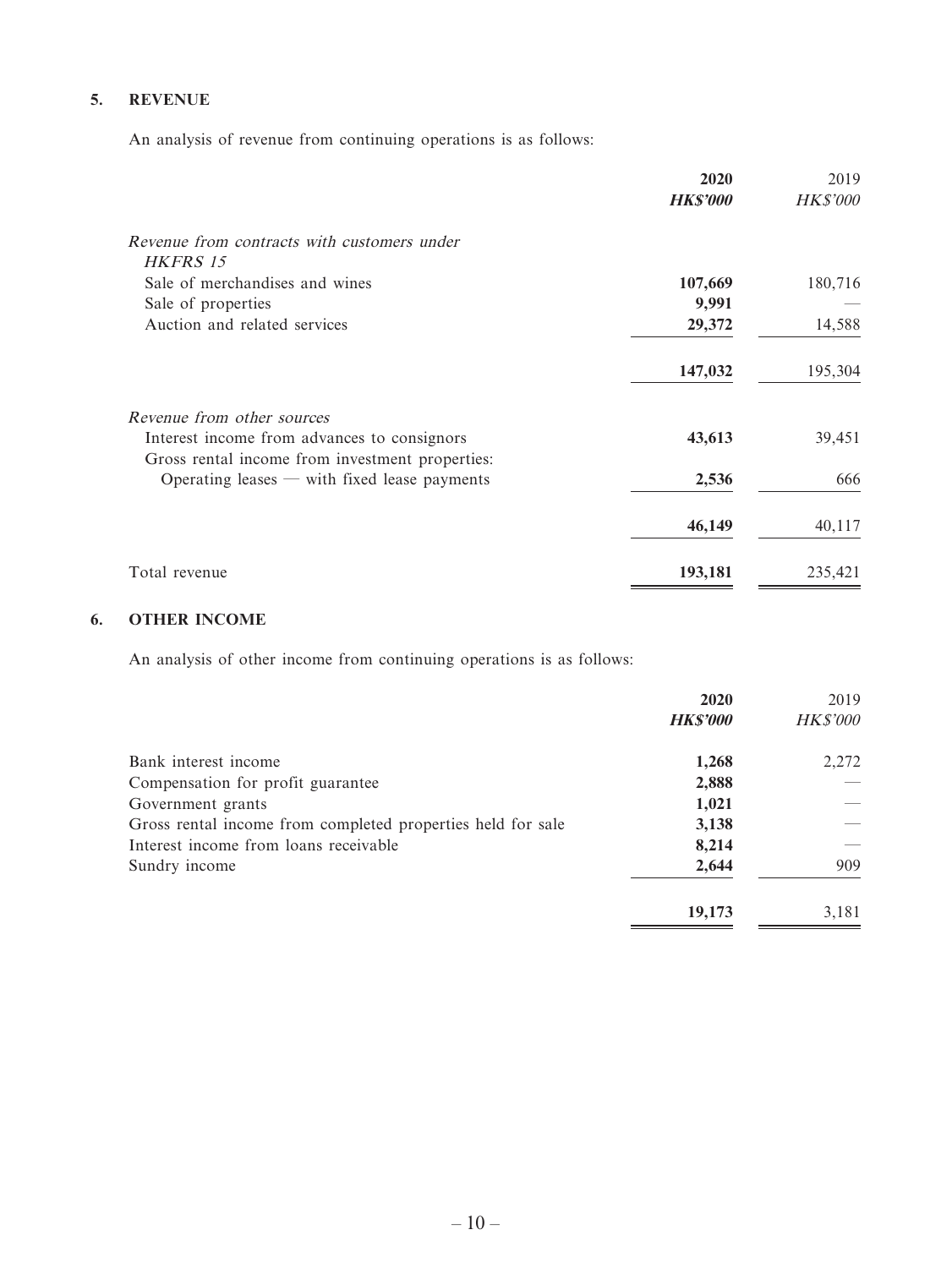# **7. PROFIT (LOSS) BEFORE TAX**

Profit (Loss) before tax from continuing operations has been arrived at after charging (crediting):

|                                                         | 2020<br><b>HK\$'000</b> | 2019<br><b>HK\$'000</b> |
|---------------------------------------------------------|-------------------------|-------------------------|
| (a) Staff costs (including the directors' remuneration) |                         |                         |
| Salaries, allowances and other benefits in kind         | 35,134                  | 19,671                  |
| Contributions to defined contribution retirement plans  | 1,340                   | 724                     |
| Share-based payment expenses                            | 4,128                   | 1,399                   |
|                                                         | 40,602                  | 21,794                  |
| (b) Depreciation and amortisation expenses              |                         |                         |
| Depreciation of owned assets                            | 5,072                   | 6,242                   |
| Less: Amount included in inventory overheads            | (1,101)                 | (1,161)                 |
|                                                         | 3,971                   | 5,081                   |
| Depreciation of right-of-use assets                     | 10,775                  | 5,831                   |
| Amortisation of intangible assets                       | 7,480                   | 7,546                   |
|                                                         | 22,226                  | 18,458                  |
| (c) Other items (included in other operating expenses)  |                         |                         |
| Auditor's remuneration                                  | 1,513                   | 1,893                   |
| Legal and professional fees                             | 4,433                   | 7,080                   |
| Secretarial and registration fees                       | 781                     | 936                     |
| Lease payments not included in the measurement of       |                         |                         |
| lease liabilities                                       | 148                     | 6,332                   |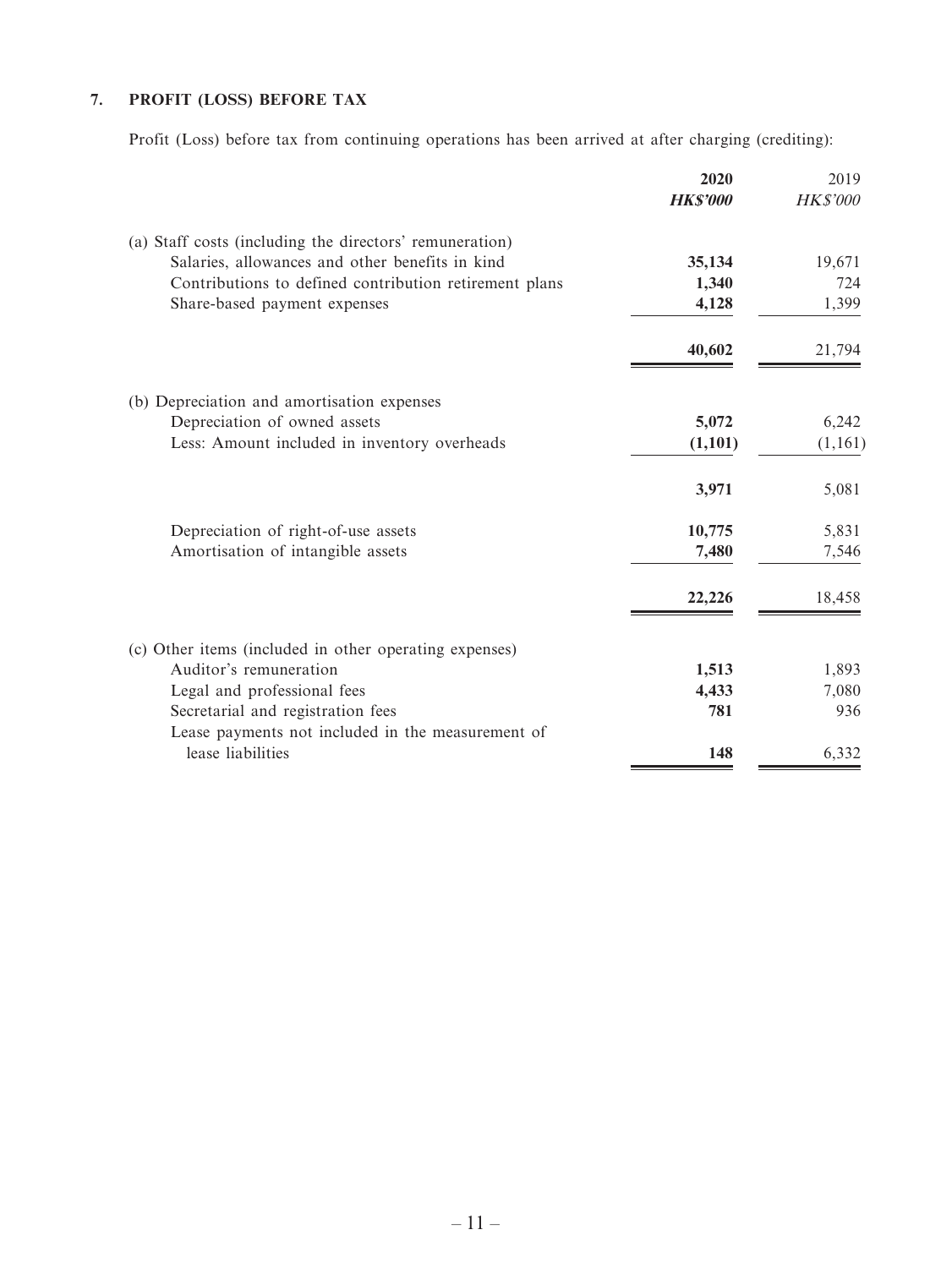### **8. OTHER GAINS AND LOSSES**

An analysis of other gains (losses) from continuing operations is as follows:

|                                                                      | 2020           | 2019            |
|----------------------------------------------------------------------|----------------|-----------------|
|                                                                      | <b>HKS'000</b> | <b>HK\$'000</b> |
| Impairment of property, plant and equipment                          |                | (5, 456)        |
| Impairment of trade and other receivables                            | (3,836)        |                 |
| Write off of advances to consignors and related interest receivables | (8, 817)       |                 |
| Write off of other receivables                                       | (79)           |                 |
| Foreign exchange differences, net                                    | 13,965         | (2,908)         |
| Gain on trading of listed securities                                 | 573            |                 |
| Fair value loss on investment properties                             | (5,173)        |                 |
| Loss on disposal of subsidiaries                                     |                | (1, 734)        |
|                                                                      | (3,367)        | (10,098)        |

### **9. FINANCE COSTS**

An analysis of finance costs from continuing operations is as follows:

|                                                                        | 2020            | 2019            |
|------------------------------------------------------------------------|-----------------|-----------------|
|                                                                        | <b>HK\$'000</b> | <b>HK\$'000</b> |
| Interest on lease liabilities                                          | 425             | 283             |
| Interest on interest-bearing borrowings                                | 35,873          |                 |
| Total borrowing costs                                                  | 36,298          | 283             |
| Less: Borrowing costs capitalised into properties under<br>development | (33, 641)       |                 |
|                                                                        | 2,657           | 283             |

#### **10. INCOME TAX**

Hong Kong profits tax has been provided at the rate of 16.5% (2019: 16.5%) on the estimated assessable profits arising in Hong Kong during the year ended 31 December 2020 except for one subsidiary of the Group which is a qualifying entity under the two-tiered profits tax rates regime effective from the year of assessment 2019/2020. The first HK\$2,000,000 (2019: HK\$2,000,000) of assessable profits of this subsidiary is taxed at 8.25% and the remaining assessable profits are taxed at 16.5%.

The Group's entities established in the PRC are subject to Enterprise Income Tax ("EIT") of the PRC at a statutory rate of 25% (2019: 25%) for the year ended 31 December 2020.

The PRC land appreciation tax ("LAT") was provided in accordance with the requirements set forth in the relevant PRC laws and regulations. LAT has been provided at ranges of progressive rates of the appreciation value, with certain allowable deductions.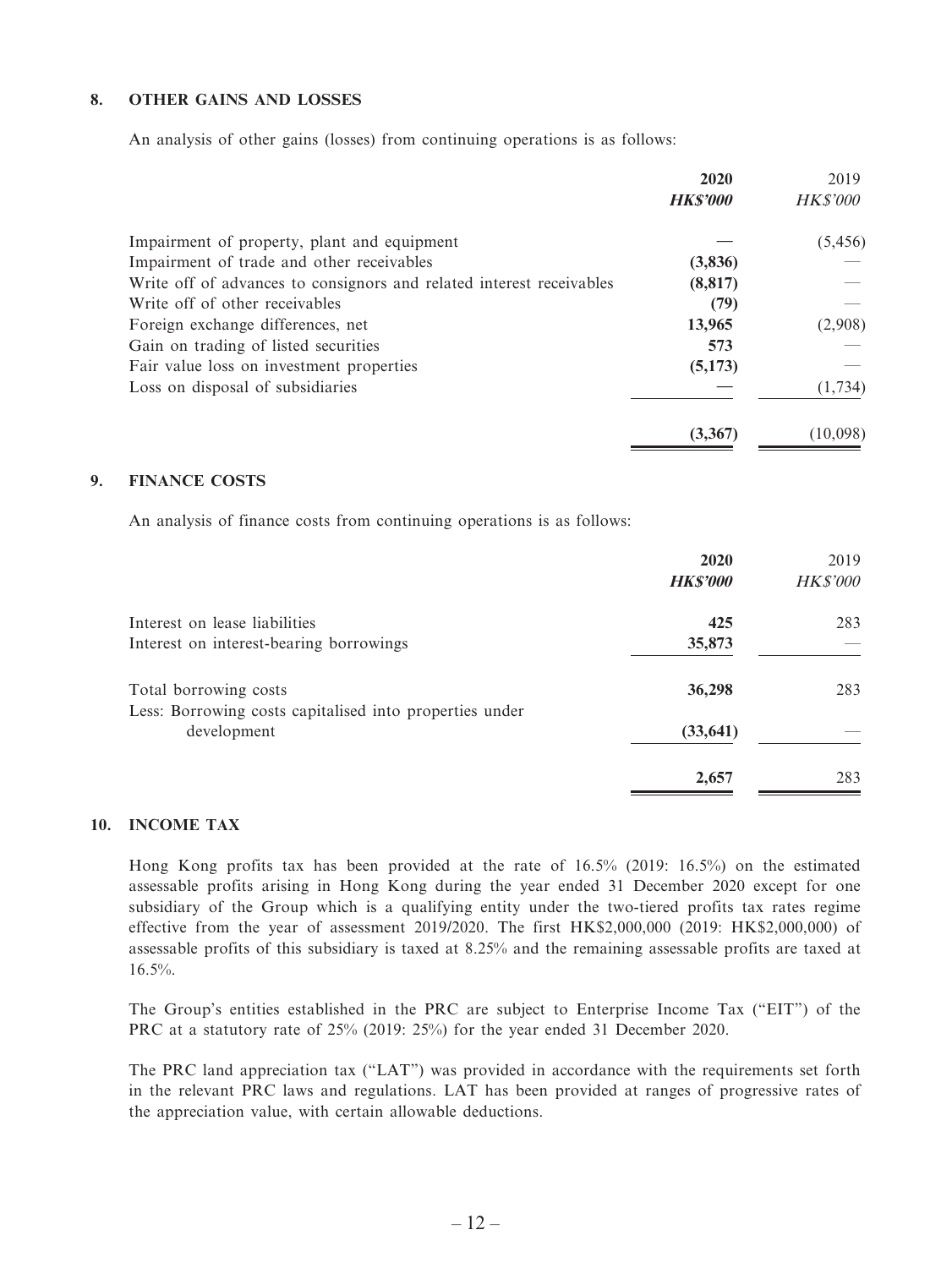Taxes on profits assessable elsewhere have been calculated at the rates of tax prevailing in the countries in which the Group operates.

|                                     | 2020            | 2019            |
|-------------------------------------|-----------------|-----------------|
|                                     | <b>HK\$'000</b> | <b>HK\$'000</b> |
| Current tax                         |                 |                 |
| Hong Kong Profits Tax               |                 |                 |
| Current year                        | 3,266           | 2,338           |
| Overprovision in prior year         | (4,747)         |                 |
|                                     | (1,481)         | 2,338           |
| PRC EIT                             | 1,998           | 1,891           |
| PRC LAT                             | 796             |                 |
|                                     | 1,313           | 4,229           |
| Deferred tax                        | (2,869)         | (1, 845)        |
| Tax (credits) expenses for the year | (1,556)         | 2,384           |

#### **11. BUSINESS COMBINATION UNDER COMMON CONTROL**

On 12 March 2020, the Group acquired 100% equity interest in HK DTXS Enterprise Holdings (BVI) Limited ("HK DTXS Enterprise") and its subsidiaries (collectively referred to as "DTXS Enterprise Group") at a cash consideration of approximately HK\$212 million from Da Tang Xi Shi International Group Limited ("DTXS International Group"), a direct wholly-owned subsidiary of DTXS Investments since the Group planned to strengthen its exposure in the cultural-related real estate investment and development in the strategically important regions in the PRC. As the Group and DTXS Enterprise Group are under the common control of DTXS Investments before and after the acquisition, the business combination has been accounted as a business combination under common control.

The Group elects to account for the common control combination using the pooling-of-interest method and the results of DTXS Enterprise Group are consolidated by the Group from the date of acquisition, being the date on which the Group obtains control, and continue to be consolidated until the date that such control ceases.

The difference between the cash consideration and the carrying amount of the net assets of DTXS Enterprise Group, excluding non-controlling interests, at the completion date is recognised in merger reserve amounting to approximately HK\$179,433,000.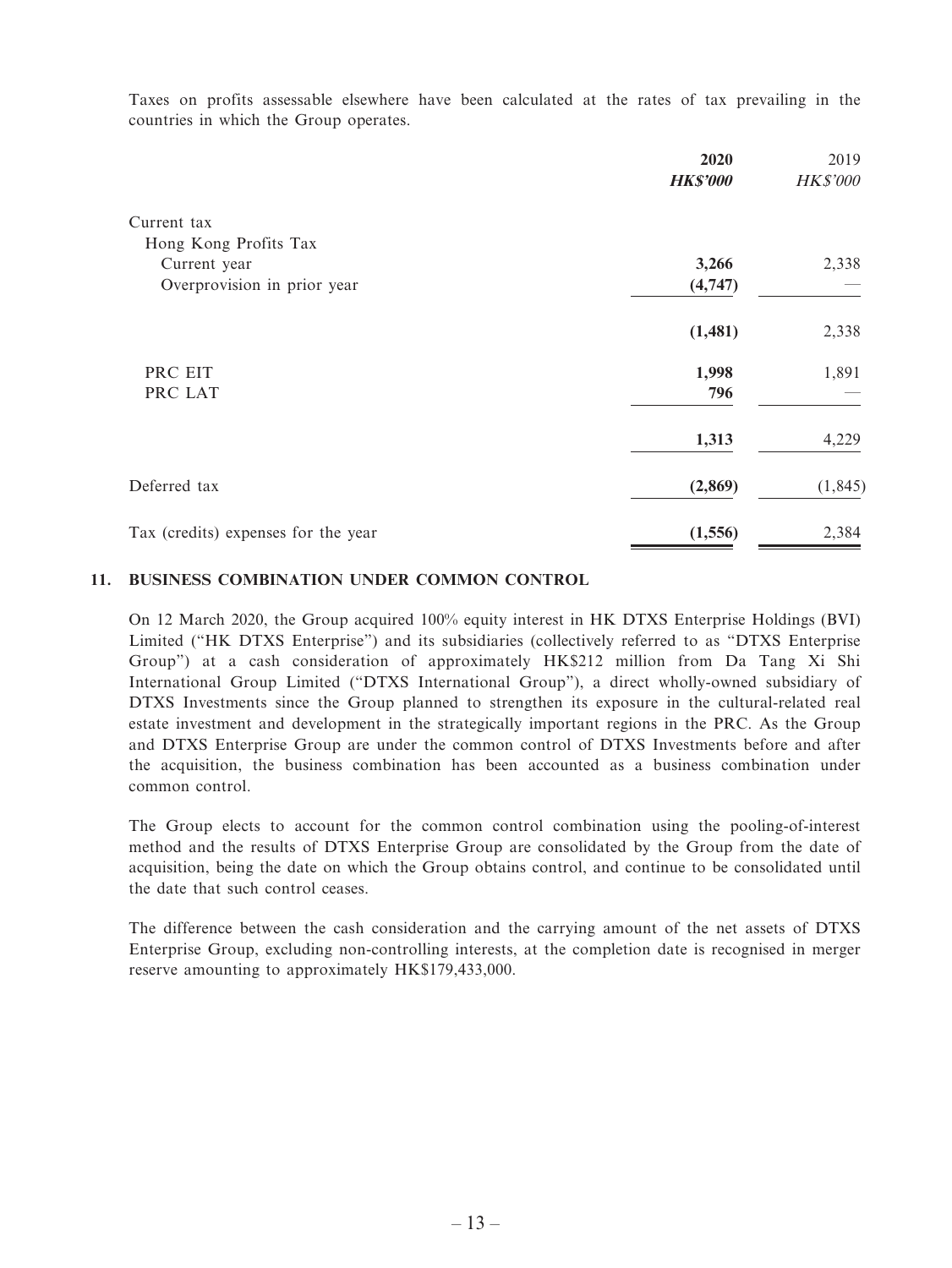Details of the carrying accounts of the assets and liabilities of DTXS Enterprise Group at the date of acquisition are as follows:

|                                     | At 12 March     |
|-------------------------------------|-----------------|
|                                     | 2020            |
|                                     | <b>HK\$'000</b> |
| Property, plant and equipment       | 1,753           |
| Deferred tax assets                 | 14,759          |
| Properties under development        | 866,022         |
| Completed properties held for sale  | 175,310         |
| Trade and other receivables         | 32,060          |
| Loans receivable                    | 72,743          |
| Restricted bank deposits            | 2,422           |
| Cash and cash equivalents           | 3,632           |
| Trade and other payables            | (330, 560)      |
| Interest-bearing borrowings         | (667, 714)      |
| Tax liabilities                     | (65, 852)       |
| Net assets of DTXS Enterprise Group | 104,575         |
| Non-controlling interests           | (72, 052)       |
|                                     | 32,523          |
| Merger reserve recognised           | 179,433         |
|                                     | 211,956         |

### **12. DISCONTINUED OPERATION AND DISPOSAL OF SUBSIDIARIES**

#### **(a) Disposal of Engineering Services Division**

On 30 December 2019, the Group entered into a sale and purchase agreement to dispose of its entire equity interests in UDL Ventures Limited and its subsidiaries (collectively referred to as the "UDL Group") to an independent third party, Harbour Front Limited, at a consideration of approximately HK\$16,756,000. The UDL Group carried out all of the Group's business of the Engineering Service Division.

The results of the UDL Group up till the completion date of the disposal are accounted for as discontinued operation in the Group's consolidated statement of profit or loss and other comprehensive income. At 31 December 2019, the assets and liabilities attributable to the UDL Group were classified as a disposal group held for sale and as a discontinued operation. The disposal was completed on 3 February 2020.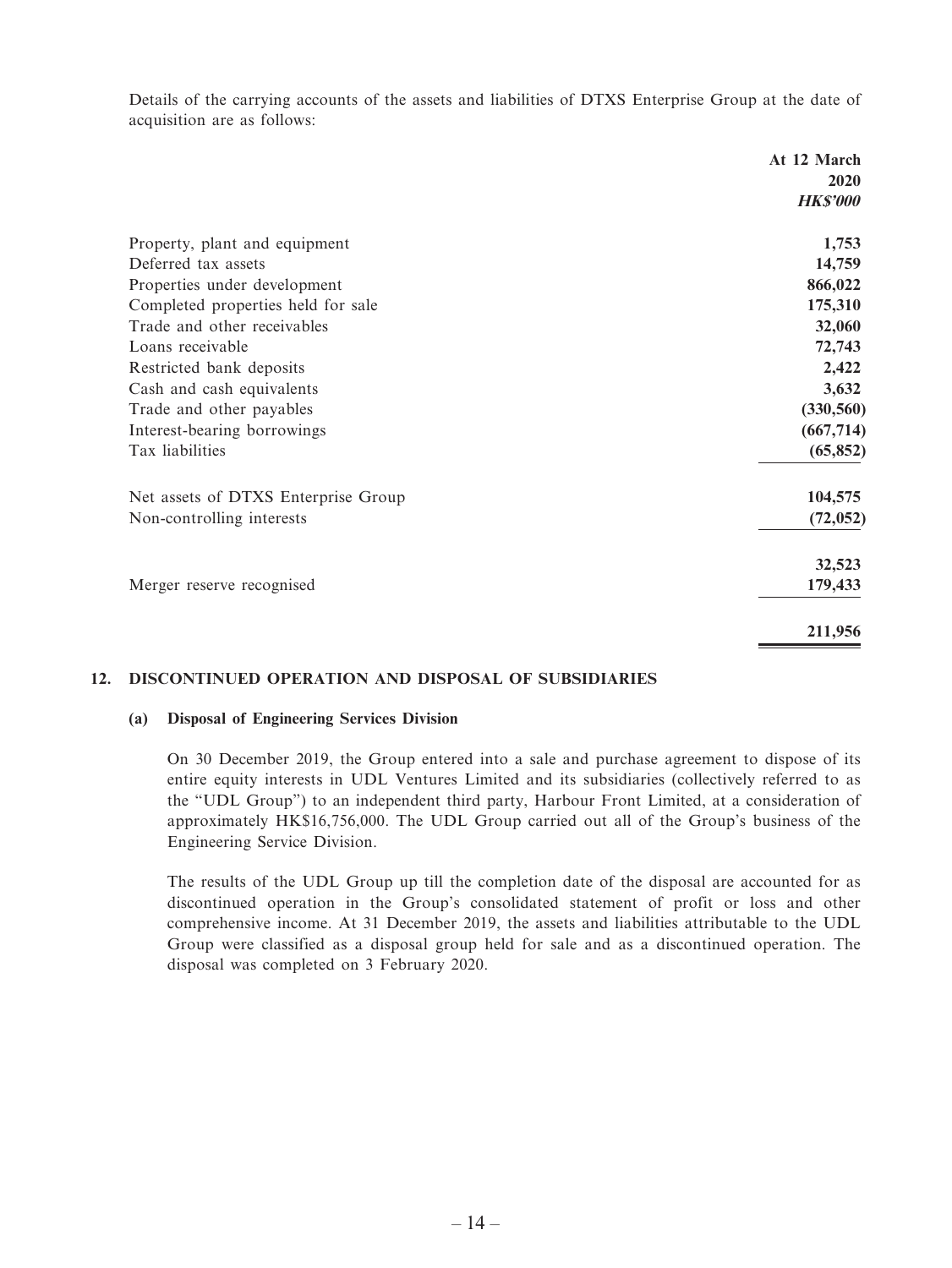The results of the UDL Group for the reporting periods are presented below:

|                                                       | 2020            | 2019            |
|-------------------------------------------------------|-----------------|-----------------|
|                                                       | <b>HK\$'000</b> | <b>HK\$'000</b> |
| Revenue                                               |                 | 51,110          |
| Other income                                          |                 | 27,323          |
| Staff costs                                           |                 | (4,191)         |
| Marine engineering, vessel management and related     |                 |                 |
| service costs                                         |                 | (36, 589)       |
| Other gains and losses                                |                 |                 |
| Depreciation and amortisation expenses                |                 | (2,637)         |
| Other operating expenses                              |                 | (2,693)         |
| Finance costs                                         |                 | (2,386)         |
| Profit for the period from the UDL Group              |                 | 29,946          |
| Gain on disposal of the UDL Group                     | 15,319          |                 |
| Profit for the period from the discontinued operation | 15,319          | 29,946          |

#### **(b) Disposal of subsidiaries for the year ended 31 December 2019**

On 1 November 2019, DTXS Technologies Limited, a non-wholly owned subsidiary of the Company, entered into a sale and purchase agreement to dispose of the entire equity interests in DTXS FinTech Holdings Limited and its wholly-owned subsidiary (collectively referred to as the "DTXS Fintech Group") to the non-controlling interests holder of DTXS Fintech Group for a consideration of HK\$7.8, with a contingent consideration of a royalty fee equal to 30% of the one-time licence fee for grant of use of licence for a period of three years.

On 1 November 2019, DTXS Economic Services Limited, a wholly-owned subsidiary of the Company, entered into a sale and purchase agreement to dispose of the entire equity interests in DTXS PrimeTime Holdings Limited and its wholly-owned subsidiary to the non-controlling interests holder of DTXS Fintech Group for a consideration of HK\$7.8, with a contingent consideration of a US\$600 royalty fee per month per customer for a period of three years representing part of the licence fee earned by this subsidiary.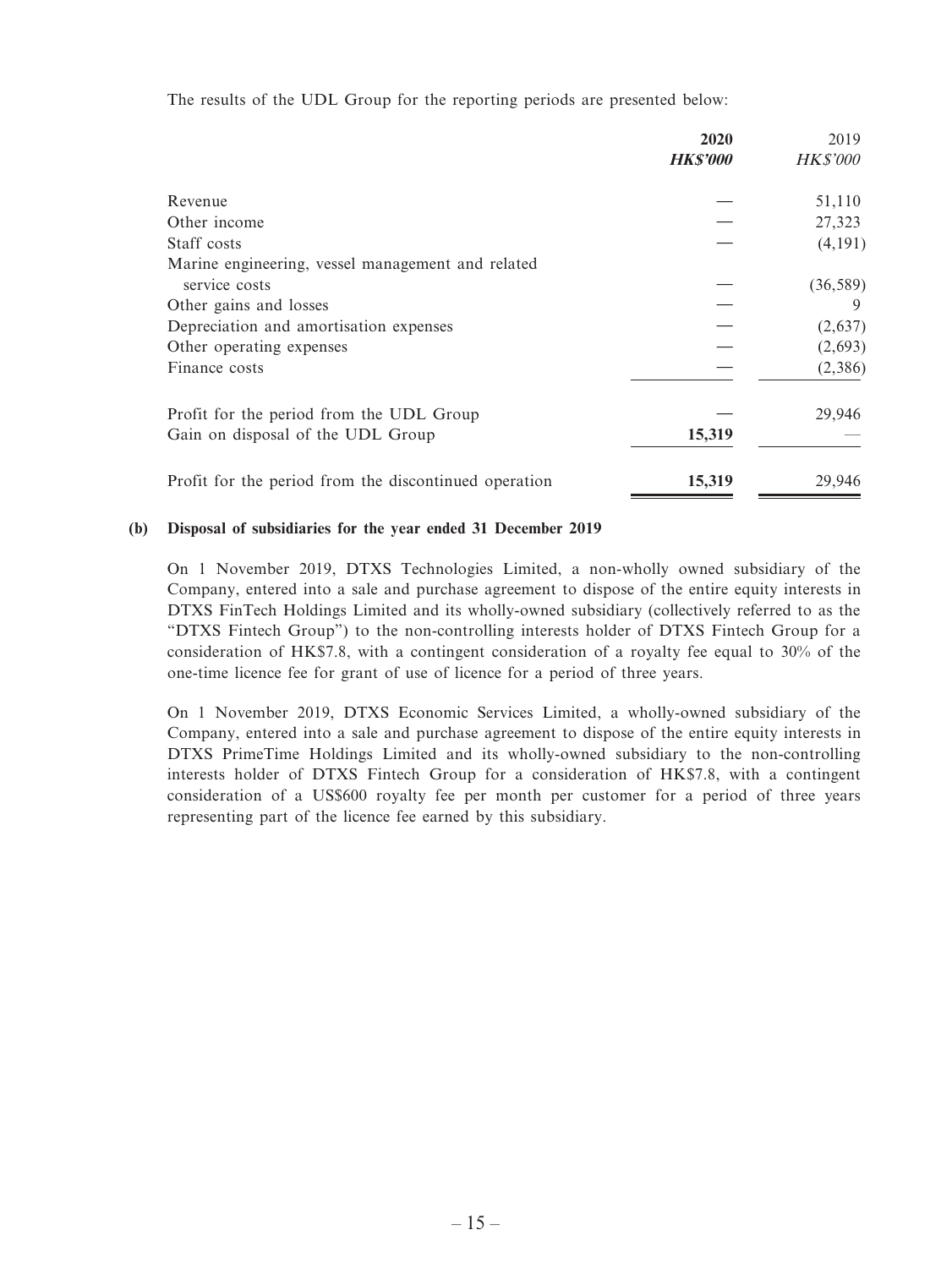The net assets disposed of by the Group in the above transactions are as follows:

|                                              | At              |
|----------------------------------------------|-----------------|
|                                              | 1 November      |
|                                              | 2019            |
|                                              | <b>HK\$'000</b> |
| Non-controlling interests                    | 1,917           |
| Property, plant and equipment                | 2               |
| Other receivables                            | 440             |
| Net assets disposed of                       | 2,359           |
| Loss on disposal of subsidiaries (Note $8$ ) | (1, 734)        |
|                                              | 625             |
| Satisfied by:                                |                 |
| Cash                                         |                 |
| Contingent consideration                     | 625             |

#### **13. DIVIDENDS**

No dividend was paid or proposed for ordinary shareholders of the Company during the years ended 31 December 2020 and 2019, nor has any dividend been proposed since the end of the reporting period (2019: Nil).

#### **14. EARNINGS (LOSS) PER SHARE ATTRIBUTABLE TO EQUITY HOLDERS OF THE COMPANY**

The calculation of the basic earnings (loss) per share amounts is based on the profit (loss) for the year attributable to equity holders of the Company, and the weighted average number of ordinary shares of 667,493,427 (2019: 594,453,839) in issue during the year ended 31 December 2020.

For the years ended 31 December 2020 and 2019, the calculation of the diluted earnings (loss) per share amounts attributable to discontinued operation and for the Group are based on the profit (loss) for the year attributable to equity holders of the Company for the discontinued operation and for the Group. The weighted average number of ordinary shares used in the calculation is the number of ordinary shares in issue during the year, as used in the basic earnings (loss) per share calculation, and the weighted average number of ordinary shares is assumed to have been issued at no consideration on the deemed exercise of all dilutive potential ordinary shares into ordinary shares.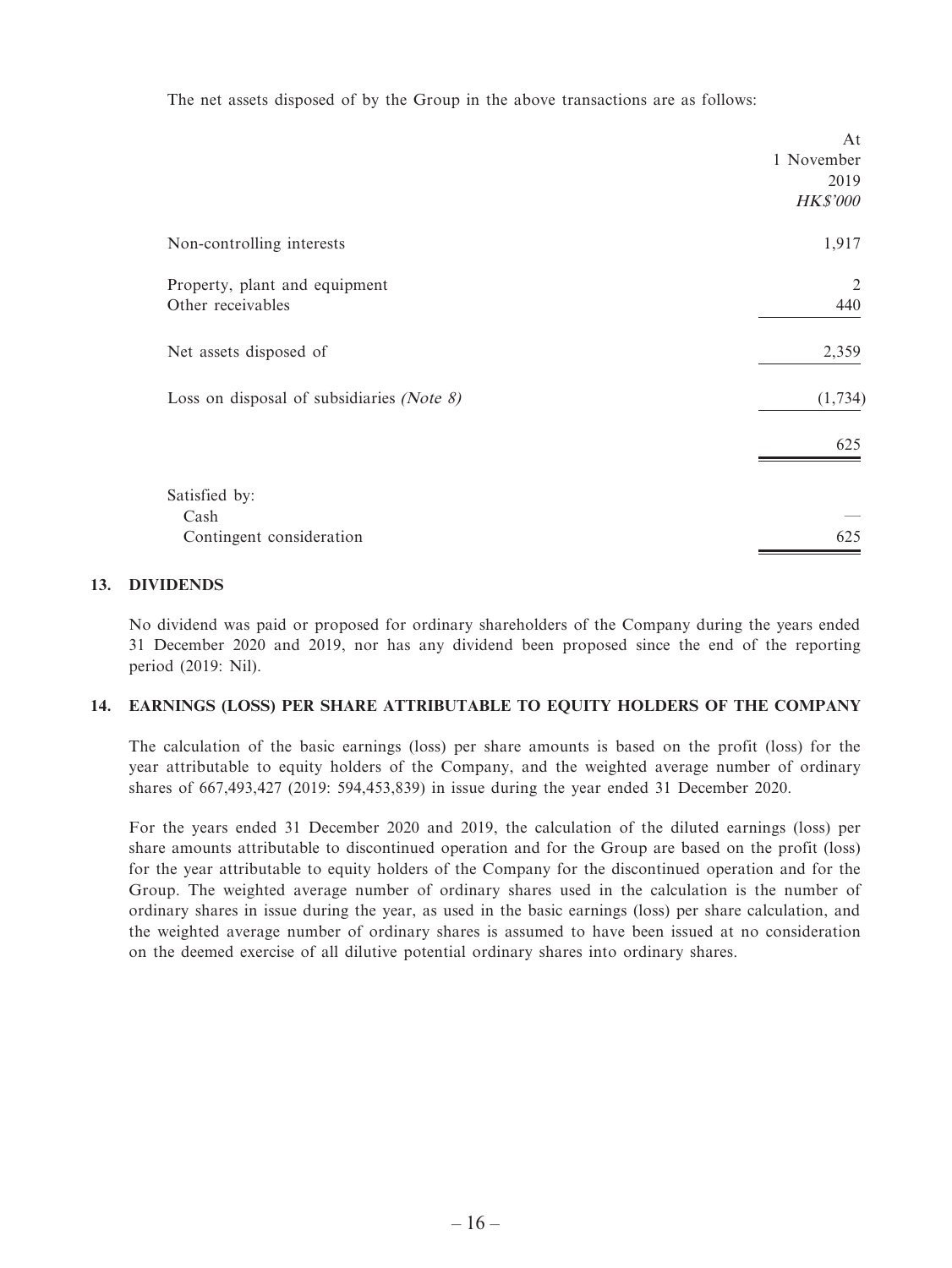The calculation of the basic and diluted earnings (loss) per share attributable to equity holders of the Company is based on:

|     |                                                                                                                                                  | 2020<br><b>HK\$'000</b>     | 2019<br>HK\$'000   |
|-----|--------------------------------------------------------------------------------------------------------------------------------------------------|-----------------------------|--------------------|
|     | <b>Earnings</b> (loss)<br>Profit (loss) attributable to equity holders of the Company,<br>used in the basic earnings per share calculation:      |                             |                    |
|     | From continuing operations<br>From discontinued operation                                                                                        | 17,237<br>15,319            | (19,660)<br>29,946 |
|     | Profit attributable to equity holders of the Company                                                                                             | 32,556                      | 10,286             |
|     |                                                                                                                                                  | Number of shares            |                    |
|     |                                                                                                                                                  | 2020                        | 2019               |
|     | <b>Shares:</b><br>Weighted average number of ordinary shares in issue during the<br>year used in the basic earnings (loss) per share calculation | 667,493,427                 | 594,453,839        |
|     | Effect of dilution — weighted average number of ordinary shares:<br>Share options                                                                | 4,113,013                   | 4,336,858          |
|     | Weighted average number of ordinary shares in issue during the<br>year used in the diluted earnings (loss) per share calculation                 | 671,606,440                 | 598,790,697        |
| 15. | <b>TRADE AND OTHER RECEIVABLES</b>                                                                                                               |                             |                    |
|     | <b>Notes</b>                                                                                                                                     | 2020<br><b>HK\$'000</b>     | 2019<br>HK\$'000   |
|     | Trade receivables<br>- Receivables from customers<br>- Interest receivables<br>Loss allowances                                                   | 28,325<br>55,182<br>(3,632) | 21,993<br>36,048   |
|     | $\left( a\right)$                                                                                                                                | 79,875                      | 58,041             |
|     | Other receivables<br>$-$ Current portion<br>- Non-current portion<br>Loss allowances                                                             | 540,367<br>(204)            | 457,943<br>63,501  |
|     | (b)                                                                                                                                              | 540,163                     | 521,444            |
|     |                                                                                                                                                  | 620,038                     | 579,485            |
|     | Analysed into:<br>- Current portion<br>- Non-current portion                                                                                     | 620,038                     | 515,984<br>63,501  |
|     |                                                                                                                                                  | 620,038                     | 579,485            |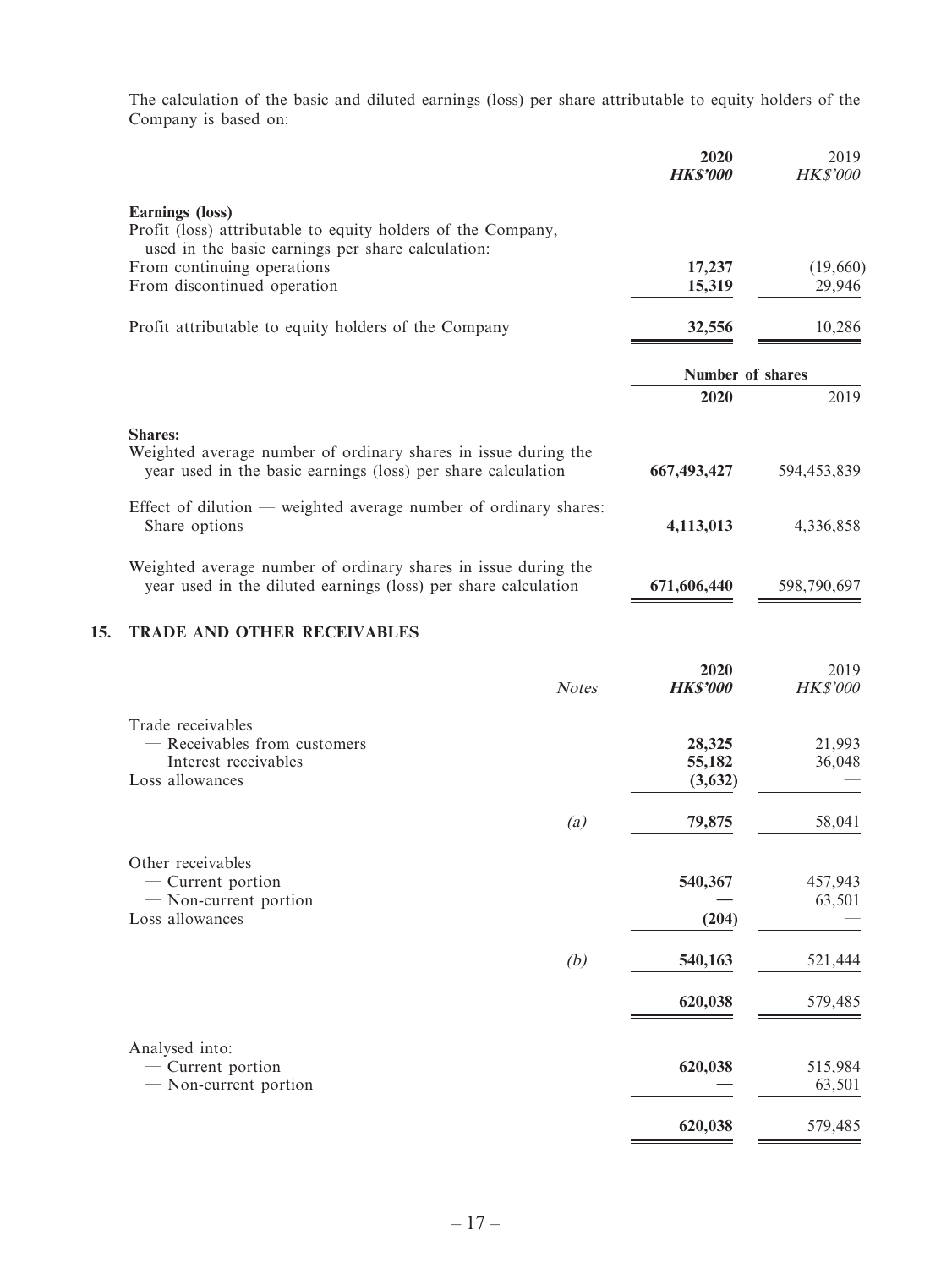#### **(a) Trade receivables**

An ageing analysis of the trade receivables at the end of the reporting period, based on the invoice date and net of loss allowance, is as follows:

|                  | 2020            | 2019            |
|------------------|-----------------|-----------------|
|                  | <b>HK\$'000</b> | <b>HK\$'000</b> |
| Unbilled         | 6,214           | 7,623           |
| $0-30$ days      | 9,997           | 32,439          |
| $31-90$ days     | 12,574          | 3,397           |
| $91-180$ days    | 15,821          | 4,412           |
| $181 - 360$ days | 21,378          | 6,253           |
| Over 360 days    | 13,891          | 3,917           |
|                  | 79,875          | 58,041          |

#### **(b) Other receivables**

|                                                   |              | 2020            | 2019            |
|---------------------------------------------------|--------------|-----------------|-----------------|
|                                                   | <b>Notes</b> | <b>HK\$'000</b> | <b>HK\$'000</b> |
| Advances to consignors for art financing business | (i)          | 481,036         | 435,339         |
| Deposit paid for acquisition of subsidiaries      | (ii)         |                 | 63,501          |
| Deferred cash consideration arising from disposal |              |                 |                 |
| of subsidiaries                                   |              |                 | 6,726           |
| Interest receivables                              |              | 8,682           |                 |
| Other receivables                                 |              | 18,501          | 12,594          |
| Deposits                                          |              | 4,749           | 3,213           |
| Prepayments                                       |              | 27,399          | 71              |
| Loss allowances                                   |              | (204)           |                 |
|                                                   |              | 540,163         | 521,444         |
| Analysed into:                                    |              |                 |                 |
| — Current portion                                 |              | 540,163         | 457,943         |
| - Non-current portion                             |              |                 | 63,501          |
|                                                   |              | 540,163         | 521,444         |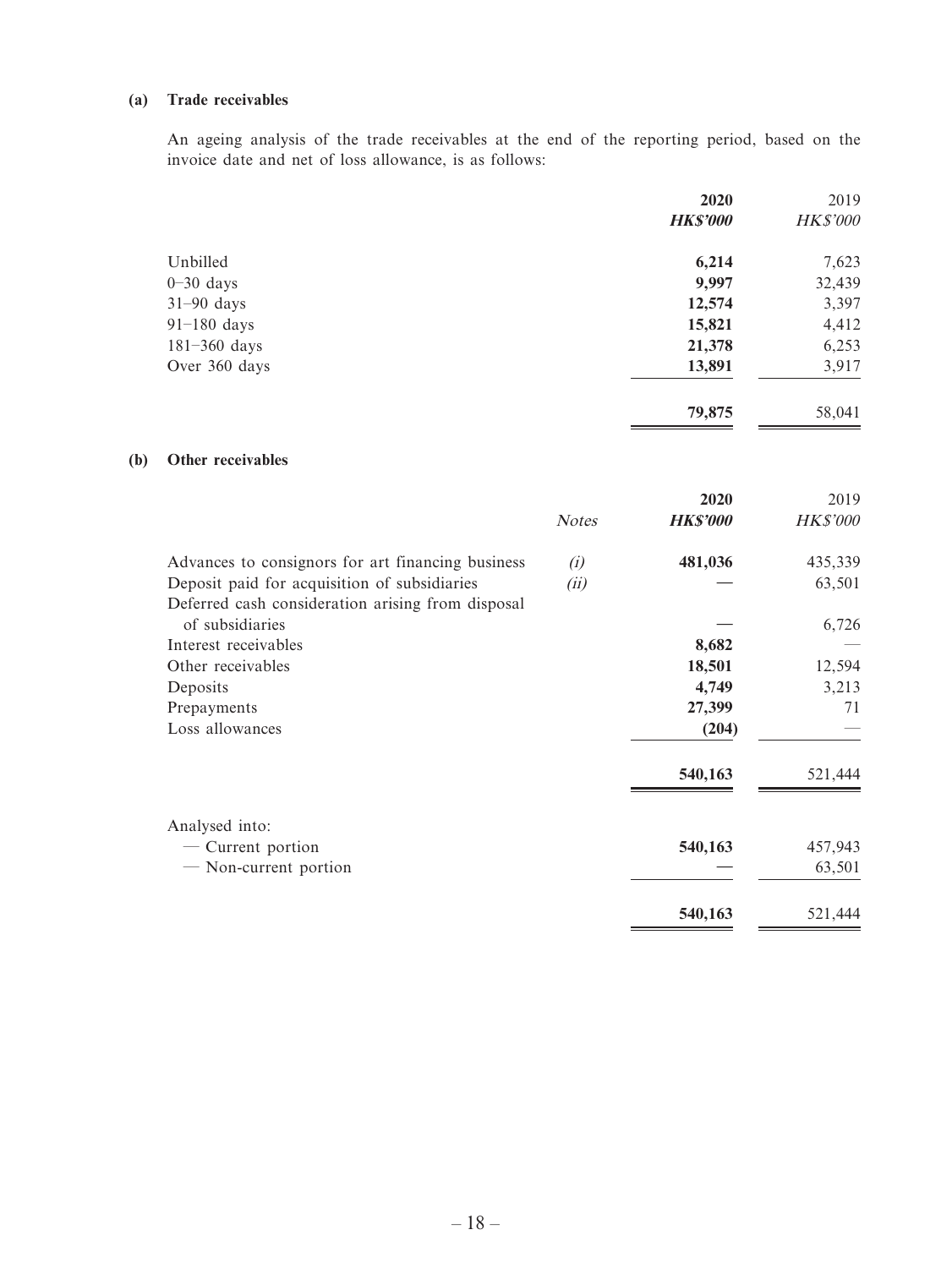#### Notes:

(i) The balance is secured by pledged auction items (Chinese art collectibles and antiques) from consignors and bears interest at fixed interest rates ranging from 8% to 22% per annum (2019: 10% to 24%). These advances to consignors for art financing business are generally repayable within a period of 1 year of the draw-down date or 60 days after the pledged auction items are listed in auction.

During the year ended 31 December 2020, the Group has taken legal action against certain consignors in related to their long outstanding balances while the Group continues to collect these balances. However, in consideration of increasing in credit risk of these advances to consignors and the related interest receivables, approximately HK\$8,817,000 of advances to consignors and related interest receivables are written off during the year ended 31 December 2020.

Saved as mentioned, at 31 December 2020, based on the due dates of the respective receivables, approximately 4.1% (2019: approximately 2.7%) of the advances were aged over 180 days and all the remaining balances were not yet due. No further provision was made on the remaining balances.

(ii) The balance represents the deposit of RMB57 million (equivalent to approximately HK\$63,501,000) paid to DTXS International Group, an intermediate holding company of the Company, for the acquisition of HK DTXS Enterprise. Details of the acquisition are set out in Note 11.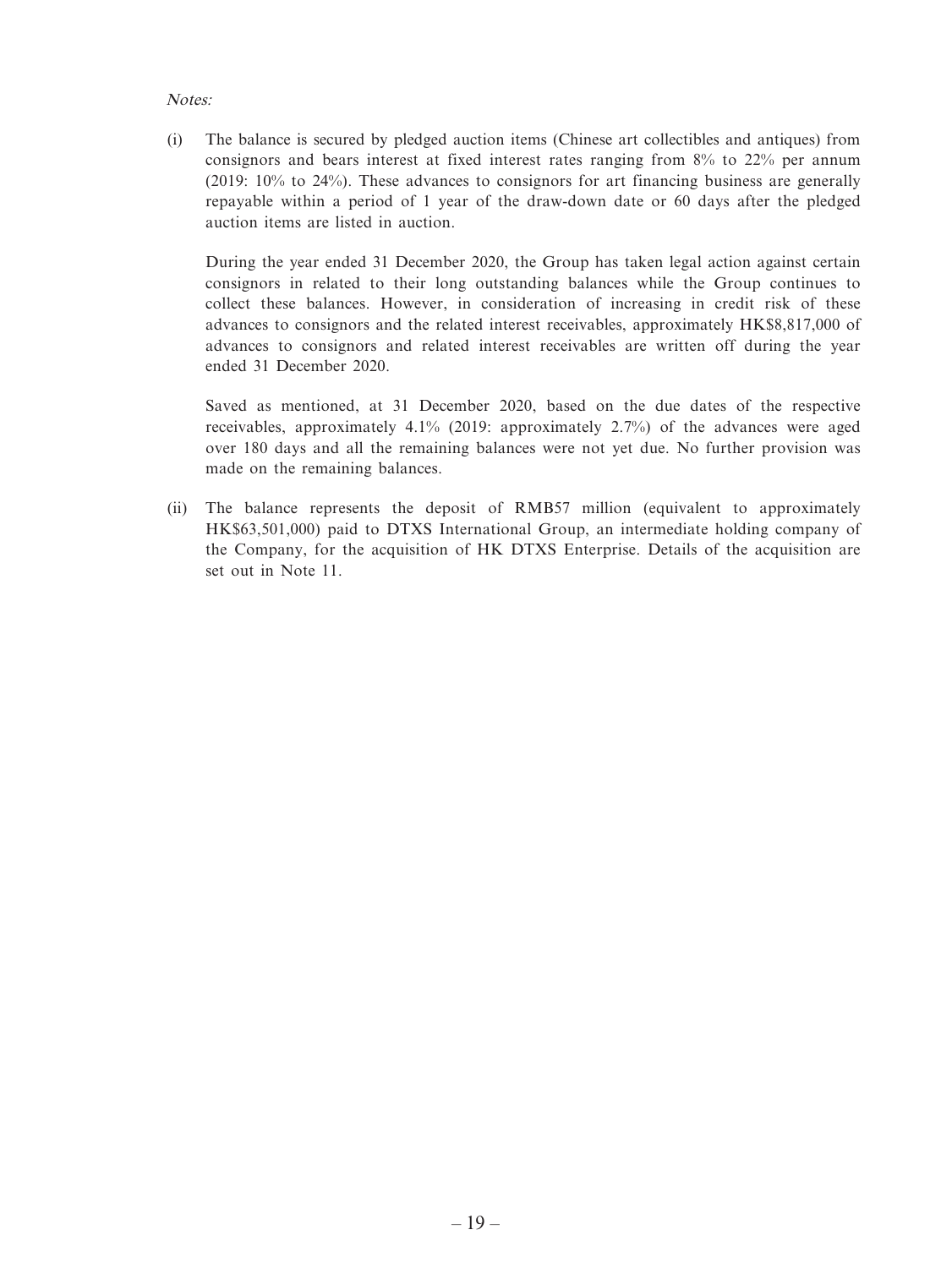### **16. TRADE AND OTHER PAYABLES**

|      | 2020            | 2019     |
|------|-----------------|----------|
| Note | <b>HK\$'000</b> | HK\$'000 |
| (a)  | 167,532         | 2,324    |
|      | 8,981           | 6,236    |
|      | 6,966           | 17,653   |
|      | 46,215          |          |
|      | 83,175          | 33,718   |
|      | 6,993           |          |
|      | 90,326          |          |
|      | 1,368           |          |
|      | 411,556         | 59,931   |
|      |                 |          |
|      | 410,636         | 51,329   |
|      | 920             | 8,602    |
|      | 411,556         | 59,931   |
|      |                 |          |

Note:

(a) The trade payables are unsecured, interest-free and repayable within normal operating cycles or on demand. The ageing analysis of trade payables at the end of the reporting period, based on the invoice date, is as follows:

|                  | 2020            | 2019            |
|------------------|-----------------|-----------------|
|                  | <b>HK\$'000</b> | <b>HK\$'000</b> |
| $0-30$ days      | 12,268          | 524             |
| $31-90$ days     | 25,721          | 298             |
| $91-180$ days    | 47,666          | 16              |
| $181 - 360$ days | 10,500          | 444             |
| Over 360 days    | 71,377          | 1,042           |
|                  | 167,532         | 2,324           |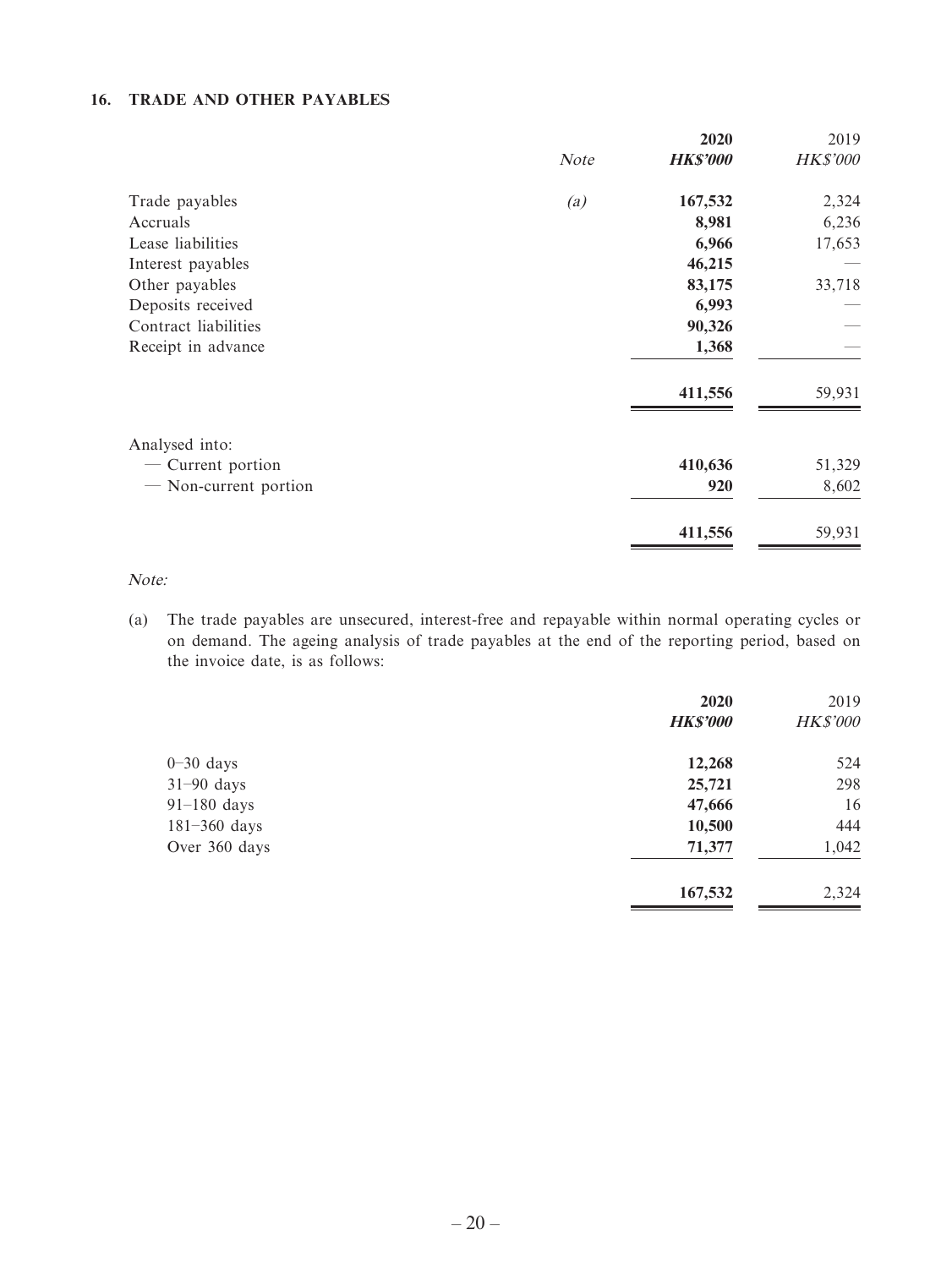# **MANAGEMENT DISCUSSION AND ANALYSIS**

### **FINANCIAL AND BUSINESS REVIEW**

The Group's revenue from continuing operations recorded approximately HK\$193.1 million for the year (2019: HK\$235.4 million), representing a decrease of approximately 18% as compared with 2019, which was mainly due to the decrease in revenue from sales of merchandises. Profit for the year ended 31 December 2020 was approximately HK\$30.2 million (2019: HK\$8.2 million), representing an increase of approximately 268% as compared with 2019.

### **Arts and Cultural Division**

This division, comprising the auction business and the Art Central Business District ("ACBD") business, contributed a segment revenue of approximately HK\$75.5 million (2019: HK\$55.2 million), and a segment profit before tax of approximately HK\$49.3 million (2019: HK\$20.7 million) for the year ended 31 December 2020.

Due to the outbreak of coronavirus disease 2019 ("COVID-19"), large scale auction was not able to be held. Therefore, our operation model had been adjusted, we have focused to host online auctions during the year of 2020. Three online auctions were held in late August and September 2020, covering bronze mirrors, inscriptions on the stone tablets, paintings, calligraphies and old coins. Commission income from previous auctions held of approximately HK\$28.1 million was received in 2020.

The Company had established two ACBD centers in Xi'an and in Hong Kong respectively. The main business functions of these centers are to provide integrated functions of storage, exhibition, auction, promotion and trading of arts and collections. The centers aim to create a strong network with other art and culture partners for hosting events and building relationship. Due to the outbreak of COVID-19, we have closed down the ACBD center in Hong Kong in November 2020 for optimising financial performance.

### **Winery and Trading Division**

During the year ended 31 December 2020, the Group realigned the Winery and e-Commerce divisions to Winery and Trading division to align with the Group's longterm business strategy.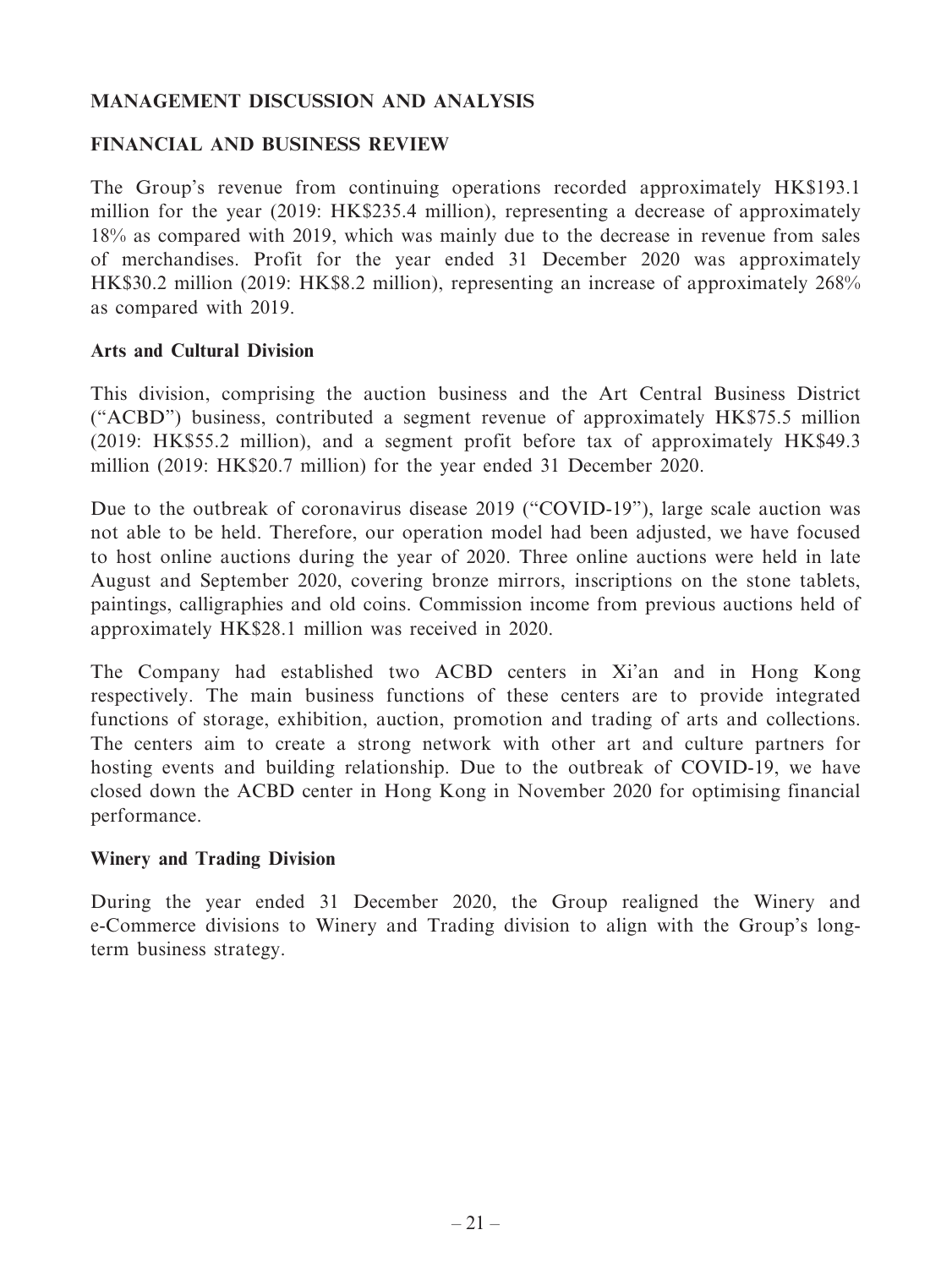This division, comprising the winery business and trading business, contributed a segment revenue of approximately HK\$107.7 million (2019: HK\$180.2 million), and a segment loss before tax of approximately HK\$6.2 million (2019: HK\$5.8 million) for the year ended 31 December 2020.

In 2020, we cooperate with world-renowned painters and master brewers to develop a sizable product line with characteristics of the winery products of DTXS, which gradually becomes one of the major business of the Group. Although sales plans of wines have been delayed amid the COVID-19 pandemic, we proactively set up various distribution channels and organise wine promotion campaigns in Hong Kong, Mainland China and Europe to create earnings and brand awareness for the Chateau Puy Bardens.

Due to the outbreak of COVID-19, the management has decided to slow down the e-Commerce business, and now is reviewing the strategic positioning and business operations of the trading division.

# **Property Development Division**

This division contributed a segment revenue of approximately HK\$10.0 million (2019: Not applicable) and a segment loss before tax of approximately HK\$4.4 million (2019: Not applicable) for the year ended 31 December 2020.

The properties are located in Tang West Market, Lianhu District in Xi'an City, the People's Republic of China (the "PRC"). Based on the current business plan, the properties have been planned to develop into the Silk Road International Culture Center with comprehensive cultural artworks operations, cultural artwork financing and Silk Road international cultural entertainment complex. The Silk Road International Culture Center is designed with three major features, namely (i) the headquarter of Silk Road Chamber of International Commerce; (ii) Artwork Central Business District; and (iii) the European section of Silk Road Culture Street. Silk Road International Culture Center comprises three office buildings, a shopping mall and a five-star hotel. The three office buildings are estimated to have an aggregate gross floor area of approximately 260,000 sq.m. The pre-sale permits for the two blocks of office buildings were obtained in December 2019 and the pre-sale has begun.

# **OUTLOOK**

Although the Group recorded a profit in the year of 2020, the economic slowdown arisen from the continuous outbreak of COVID-19 as well as geo-political tensions may adversely affect the businesses and operations of the Group. The original scheduled physical auctions in 2020 in Beijing were cancelled. In response to the policy of infection prevention and control of epidemic, number of social gatherings will be reduced to avoid cluster infection, thus affecting the sales of wine. All businesses are under more pressure with the economic slowdown during the year. The Group introduced a new property development business segment in the first quarter of 2020. The Group aims to create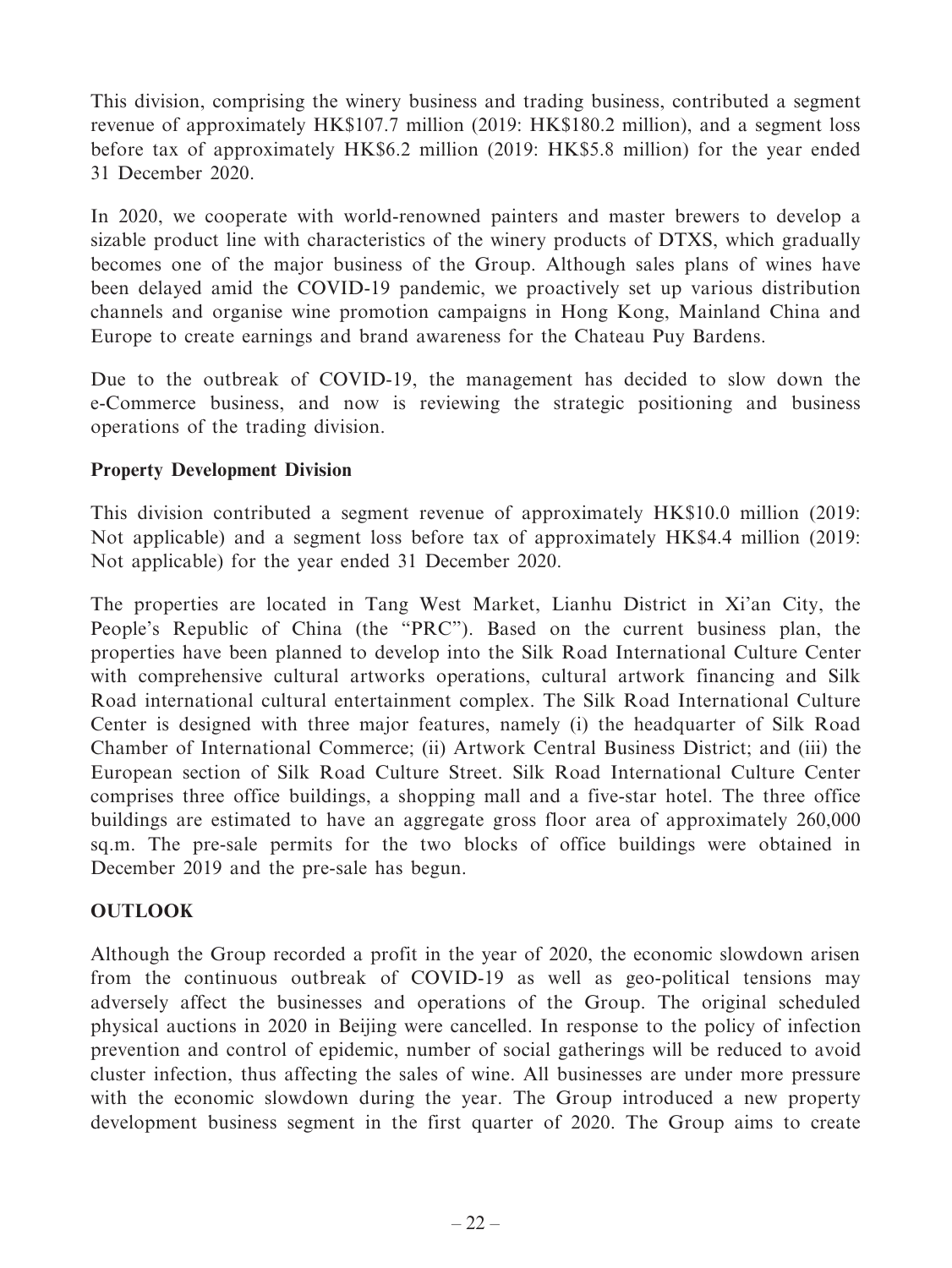synergy among the existing businesses and the new business. Also, the Group will continue to explore business opportunities by leveraging on the parent group business network and cooperating with its strategic shareholder, New World Development Group.

# **PROFIT GUARANTEE**

As disclosed in the announcement of the Company dated 20 June 2016 and 26 June 2019 regarding the acquisition of the entire issued share capital of China King Sing Lun Fung Auction Holdings Company Limited ("CKSLF") and its subsidiaries (collectively referred to as the "CKSLF Group") and the announcement of the Company dated 30 September 2020, the vendors of CKSLF (the "Vendors") have guaranteed to the Company that the audited consolidated average of the net profit arising from the operating business after tax of the CKSLF Group (the "Average Profit Guarantee") for each of the financial years ended 31 December 2017, 31 December 2018 and 31 December 2019 shall not be less than RMB35.0 million.

Based on the audited accounts of the CKSLF Group, the consolidated net profit arising from the operating business after tax in aggregate for the years ended 31 December 2017, 2018 and 2019 were approximately RMB97.4 million and the average net profit (the "Average Net Profit") was approximately RMB32.5 million. The Average Net Profit realised by the CKSLF Group for the three financial years ended 31 December 2019 was approximately RMB32.5 million and is approximately 7.2% lower than the Average Profit Guarantee of RMB35.0 million. Accordingly, compensation in the amount of approximately RMB2.5 million in cash would be payable by the Vendors to the Company on a dollar to dollar basis.

On 30 September 2020, the Company received from the Vendors the compensation in the amount of approximately RMB2.5 million, and the Vendors have fully settled their commitment regarding the compensation for the Average Profit Guarantee.

### **HEDGING, ACQUISITION AND DISPOSAL AND SIGNIFICANT INVESTMENTS**

On 29 November 2019, DTXS Silk Road Investment Development Company Limited, a wholly-owned subsidiary of the Company, entered into a share purchase agreement with Da Tang Xi Shi International Group Limited, a wholly-owned subsidiary of Da Tang Xi Shi Investments Group Limited\* (大唐西市文化產業投資集團有限公司), which is owned as to approximately 50.60% by Mr. Lu Jianzhong and approximately 13.80% by Mr. Yang Xingwen, in respect of the proposed acquisition of the entire issued share capital of HK DTXS Enterprise Holdings (BVI) Limited (the "Target Company") (the "Acquisition") together with the guarantee arrangements. The Target Company indirectly holds approximately 69.97% of the equity interest of Xi'an Da Tang Xi Shi Enterprise Limited\* (西安大唐西市實業有限公司), which is the sole legal and beneficial owner of the properties and land located in the Tang West Market in Xi'an City, Shaanxi

For identification purpose only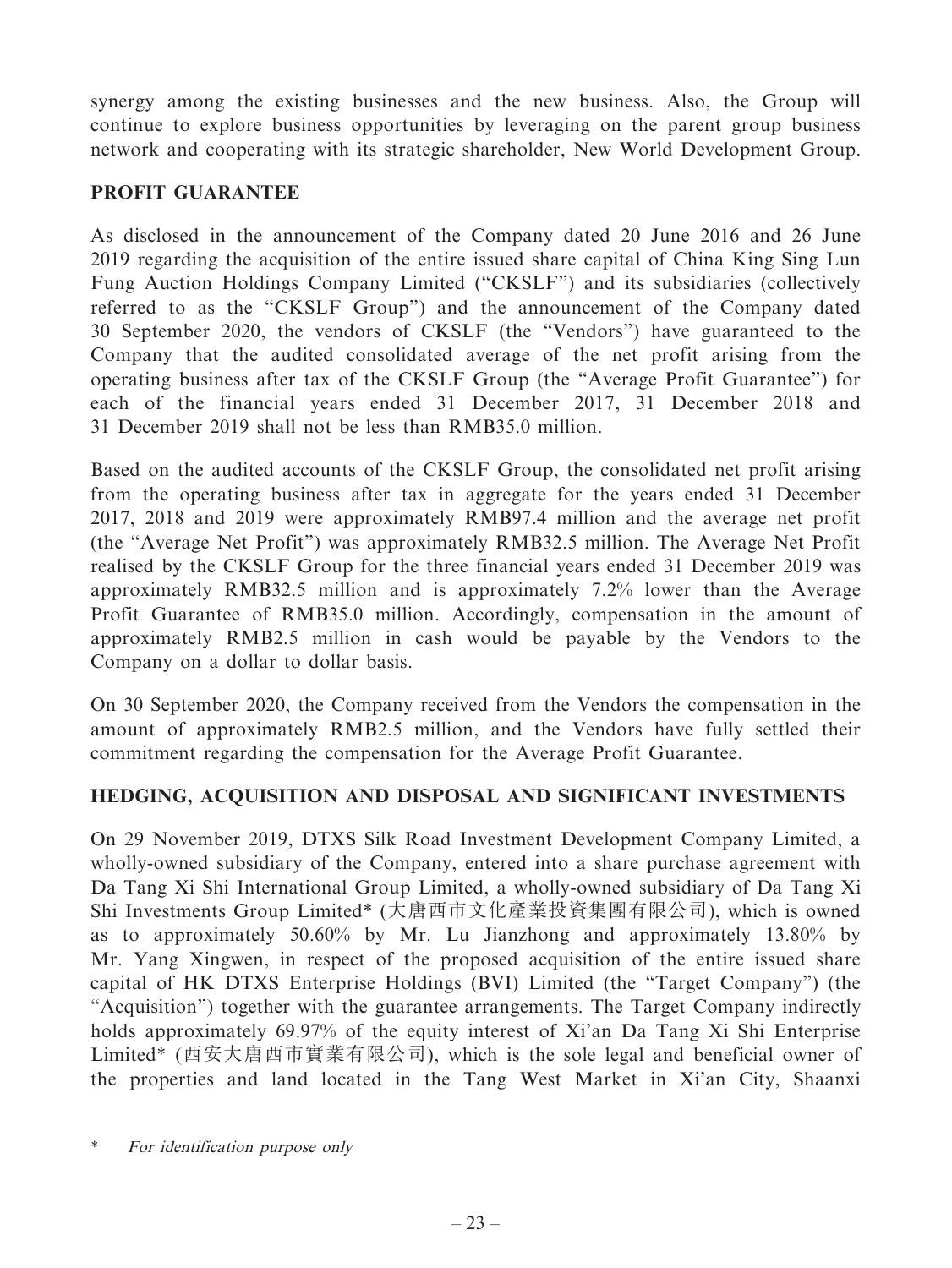Province, the PRC (the "Project"). Therefore, the Target Company owns approximately 69.97% of the equity interest of the Project. The Acquisition was completed on 12 March 2020.

On 30 December 2019, the Company and Harbour Front Limited entered into a sale and purchase agreement, pursuant to which the Company agreed to sell and Harbour Front Limited agreed to purchase the entire issued share capital of UDL Ventures Limited, a direct wholly-owned subsidiary of the Company, and the assignment of the shareholder loan for a consideration of HK\$16,756,000. Such disposal was completed on 3 February 2020.

Save as disclosed above, the Group did not (i) employ any financial instruments for hedging purposes; (ii) undertake any material acquisitions or disposals of assets, business or subsidiaries; or (iii) make any significant investments during the year under review.

# **LIQUIDITY AND FINANCIAL RESOURCES**

During the year under review, the Group's operations and acquisition activities were mainly financed by funds raised through subscription of new shares of the Company in August 2019 and internal resources.

As at 31 December 2020, the Group's total cash and cash equivalents amounted to approximately HK\$193.4 million, representing a decrease of approximately HK\$156.7 million as compared with the bank balances and cash of approximately HK\$350.1 million as at 31 December 2019. The decrease was mainly attributable to the additional financial resources deployed in the art financing business and the Acquisition during the year. As at 31 December 2020, the Group had outstanding secured borrowings of approximately HK\$711.8 million (2019: Nil) and is repayable within one year.

### **GEARING**

The Group monitors capital using a gearing ratio, which is net debt divided by the equity attributable to equity holders of the Company. Net debt includes total borrowings less cash and cash equivalents. The gearing ratio of the Group was approximately 44.8% as at 31 December 2020 (2019: Not applicable).

### **FOREIGN EXCHANGE EXPOSURE**

The Group's assets and liabilities are mainly denominated in Hong Kong Dollars and Renminbi, representing the functional currency of respective group companies. Income and expenses derived from the operations in the PRC are mainly denominated in Renminbi.

For the purposes of presenting consolidated financial statements, the assets and liabilities of the Group's foreign operations are translated into the presentation currency of the Group (i.e. Hong Kong Dollars) using exchange rates prevailing at 31 December 2020.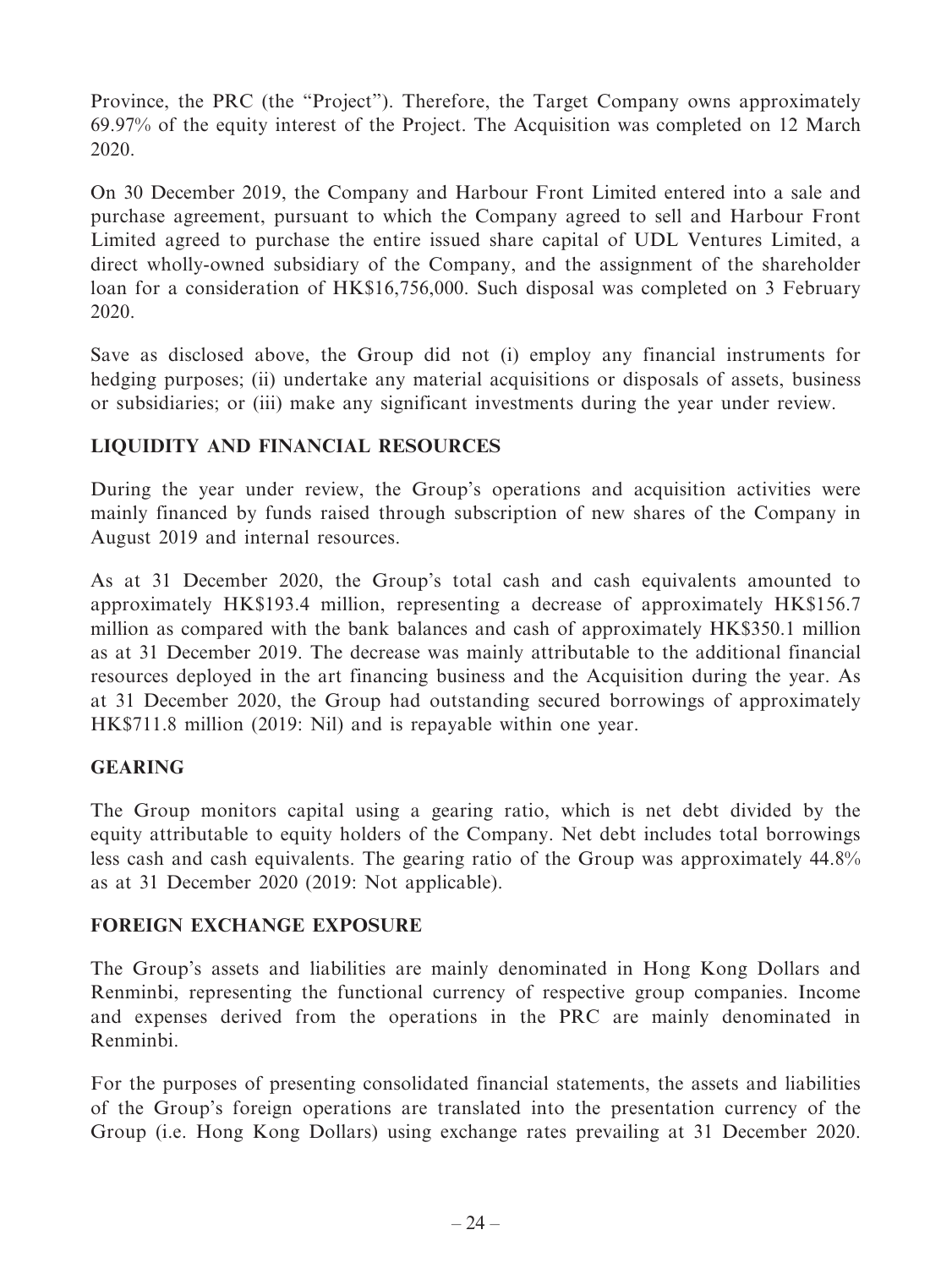Income and expense items are translated at the average exchange rates for the year ended 31 December 2020. Exchange gain arising from the translation of foreign operations of approximately HK\$41.7 million (2019: exchange loss of approximately HK\$7.8 million) for the year ended 31 December 2020 are recognised in other comprehensive income and accumulated in equity under the heading of "exchange differences on translation of foreign operations".

On the disposal of a foreign operation involving loss of control over a subsidiary that includes a foreign operation, the exchange differences accumulated in equity in respect of that operation attributable to the equity holders of the Company are reclassified to profit or loss.

# **HUMAN RESOURCES**

As at 31 December 2020, other than outsourcing vendors but including contract workers, the Group has approximately 125 employees (2019: 87) in Hong Kong and the PRC. The Group encourages high productivity and remunerates its employees based on their qualification, work experiences, prevailing market prices and contribution to the Group. Incentives in the form of bonuses and share options may also be offered to eligible employees based on individual performance.

### **CONTINGENT LIABILITIES AND FINANCIAL GUARANTEES**

As at 31 December 2020, the Group had contingent liabilities in respect of (i) potential claims from property buyers in connection with certain non-compliance of approximately HK\$3.1 million (2019: Not applicable); and (ii) guarantees to banks in respect of loans provided by the banks to the customers from property development division and to a related party in the aggregate amount of approximately HK\$538.0 million (2019: Not applicable).

### **CAPITAL COMMITMENT**

At 31 December 2020, the Group has capital commitments amounted to approximately HK\$1,343.6 million (2019: HK\$148.7 million).

### **DIVIDEND**

The Board does not recommend payment of a final dividend for the year ended 31 December 2020 (2019: Nil).

### **PURCHASE, SALE OR REDEMPTION OF LISTED SECURITIES**

During the year ended 31 December 2020, the Company and its subsidiaries had not purchased, sold or redeemed any of the listed securities of the Company.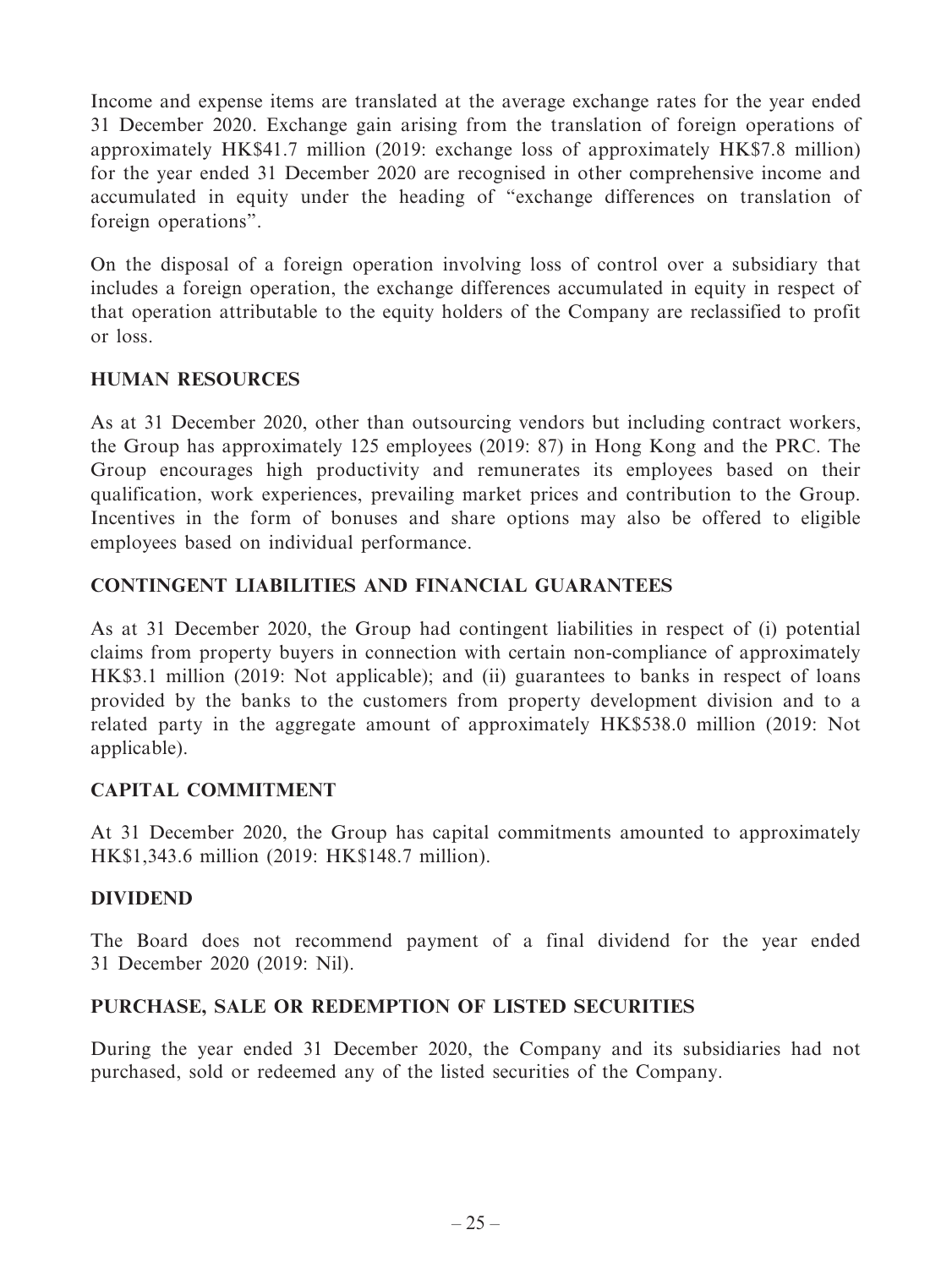# **CORPORATE GOVERNANCE**

Throughout the year under review, the Company has complied with the code provisions (the "Code") of the Corporate Governance Code as set out in Appendix 14 of the Rules Governing the Listing of Securities on the Stock Exchange of Hong Kong Limited (the "Listing Rules"), except Code A.6.7.

Code  $A.6.7$  — Given that the independent non-executive directors and other nonexecutive directors should attend general meetings. Due to other pre-arranged business commitments which had to be attended, one non-executive director of the Company was absent from the annual general meeting held on 29 May 2020. Other non-executive directors and independent non-executive directors of the Company had attended the general meetings to ensure effective communication with shareholders of the Company.

# **MODEL CODE FOR SECURITIES TRANSACTIONS BY DIRECTORS**

The Company has adopted the Model Code for Securities Transactions by Directors of Listed Issuers (the "Model Code") set out in Appendix 10 of the Listing Rules as its own code of conduct regarding securities transactions by the directors and senior management of the Company. Having made specific enquiries to all the directors of the Company, who confirmed their compliance with the required standards as set out in the Model Code for the year ended 31 December 2020.

### **AUDIT COMMITTEE**

The Company established the audit committee ("Audit Committee") to review and supervise the financial reporting process, risk management and internal control systems of the Group. As at the date of this announcement, the Audit Committee comprises three members who are all independent non-executive directors of the Company. The Group's annual results for the year ended 31 December 2020 have been reviewed by the Audit Committee.

### **SCOPE OF WORK OF MAZARS CPA LIMITED**

The figures in respect of the Group's consolidated statement of financial position, statement of profit or loss and other comprehensive income and the related notes thereto for the year ended 31 December 2020 as set out in the preliminary announcement have been agreed by the Company's auditor, Mazars CPA Limited ("Mazars"), to the amounts set out in the Group's draft consolidated financial statements for the year. The work performed by Mazars in this respect did not constitute an assurance engagement in accordance with Hong Kong Standards on Auditing, Hong Kong Standards on Review Engagements or Hong Kong Standards on Assurance Engagements issued by the Hong Kong Institute of Certified Public Accountants and consequently no assurance has been expressed by Mazars on the preliminary announcement.